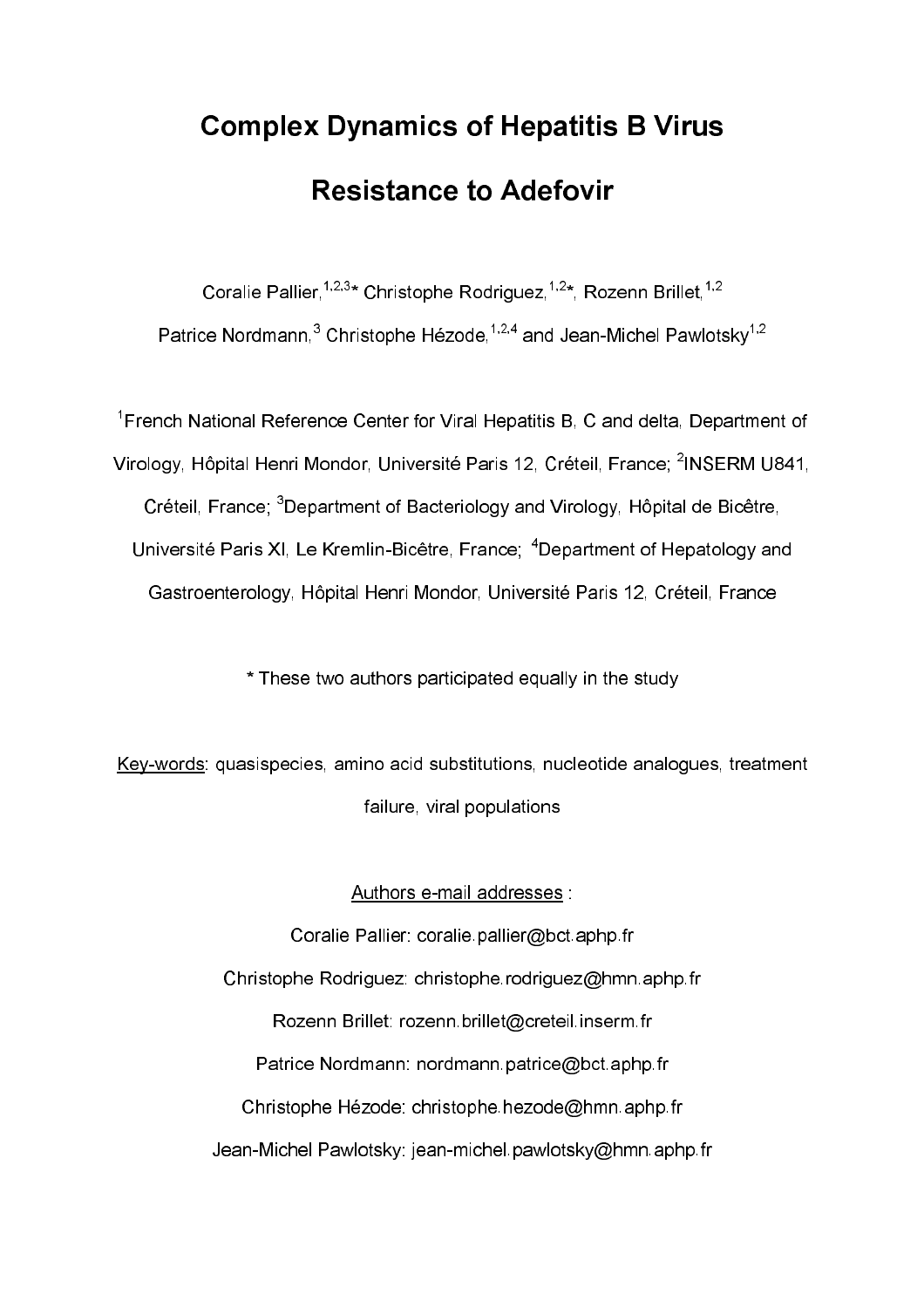# **FOOTNOTE PAGE**

Corresponding author: Professor Jean-Michel Pawlotsky, MD, PhD, Department of Virology, Hôpital Henri Mondor, 51 avenue du Maréchal de Lattre de Tassigny, 94010 Créteil, France

Tel: +33-1-4981-2827 ; Fax: +33-1-4981-4831

E-mail: jean-michel.pawlotsky@hmn.aphp.fr

Abbreviations: HBV: hepatitis B virus; HBe: hepatitis B e; Ag: antigen; IU: international unit; HIV: human immunodeficiency virus; PCR: polymerase chain reaction; ALT: alanine aminotransferase; PHYLIP: phylogeny inference package; IC50: 50% inhibitory concentration.

**Financial support:** This work is part of the activity of the VIRGIL European Network of Excellence on Antiviral Drug Resistance supported by a grant (LSHM-CT-2004-503359) from the Priority 1 "Life Sciences, Genomics and Biotechnology for Health" programme in the 6th Framework Programme of the European Union. It has been supported by an unrestricted grant from Gilead Sciences. We are grateful to Katyna Borroto-Esoda for her help.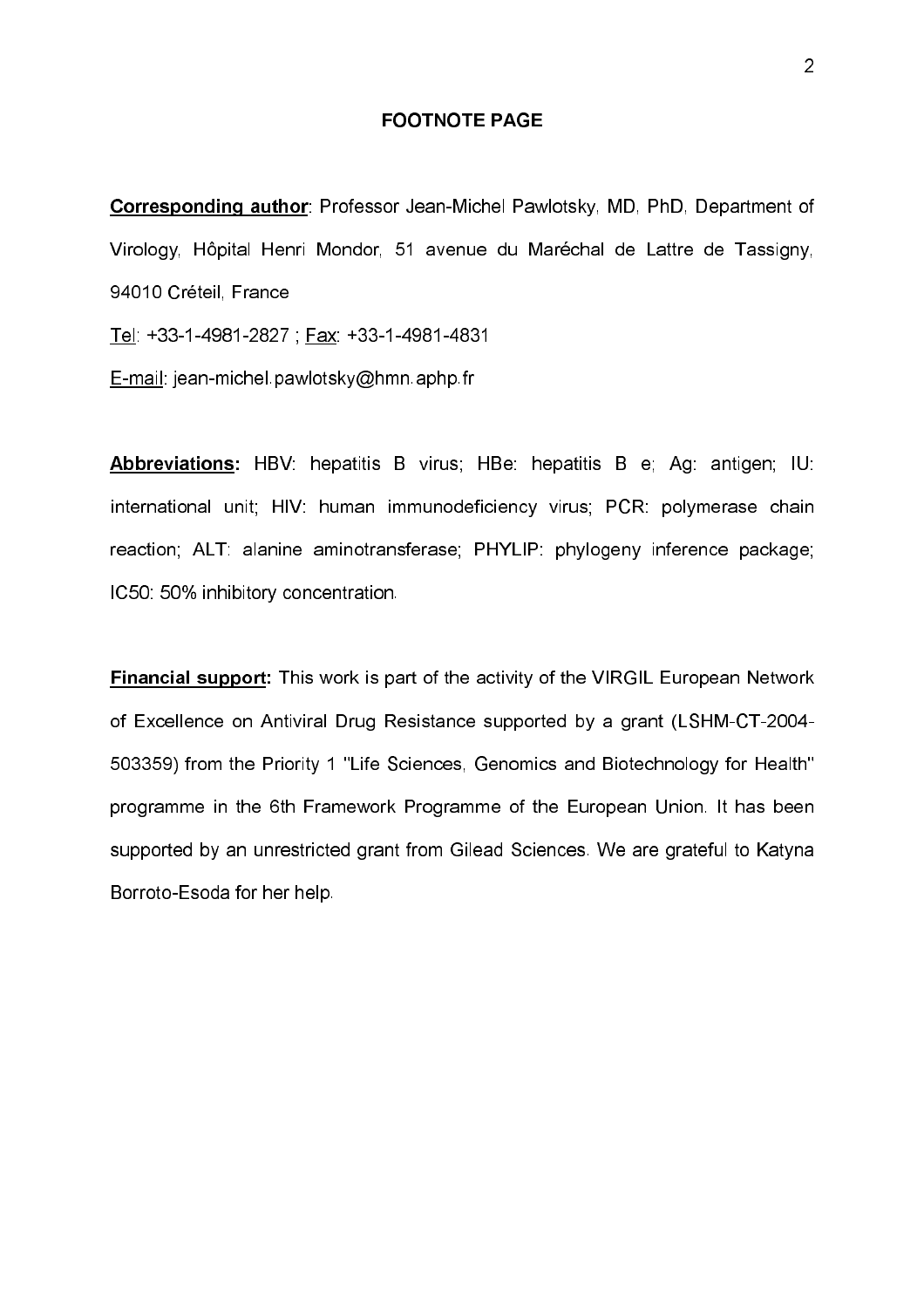## ABSTRACT

In patients with hepatitis B e antigen-negative chronic hepatitis B, adefovir dipivoxil administration selects variants bearing reverse transcriptase rtN236T and/or rtA181V/T substitutions in 29% of cases after 5 years. The aim of this work was to characterize the dynamics of adefovir-resistant variant populations during adefovir monotherapy in order to better understand the molecular mechanisms underlying hepatitis B virus resistance to this class of nucleotide analogues. Patients included in a 240-week clinical trial of adefovir monotherapy who developed adefovir resistanceassociated substitutions were studied. The dynamics of hepatitis B virus populations were analyzed over time, after generating nearly 4000 full-length reverse transcriptase sequences, and compared with the replication kinetics of the virus during therapy. Whatever the viral kinetics pattern, adefovir resistance was characterized by exclusive detection of a dominant wild-type, adefovir-sensitive variant population at baseline and late and gradual selection by adefovir of several coexisting resistant viral populations, defined by the presence of amino acid substitutions at position rt236, position rt181, or both. The gain in fitness of one or other of these resistant populations during adefovir administration was never associated with the selection of additional amino acid substitutions in the reverse transcriptase. Conclusions: Our results suggest that adefovir administration selects poorly fit pre-existing or emerging viral populations with low-level adefovir resistance, which subsequently compete to fill the replication space. Viral kinetics depends on the initial virological response to adefovir. Lamivudine add-on restores some antiviral efficacy but adefovirresistant variants remain predominant. Whether these adefovir resistance-associated substitutions may confer cross-resistance to tenofovir in vivo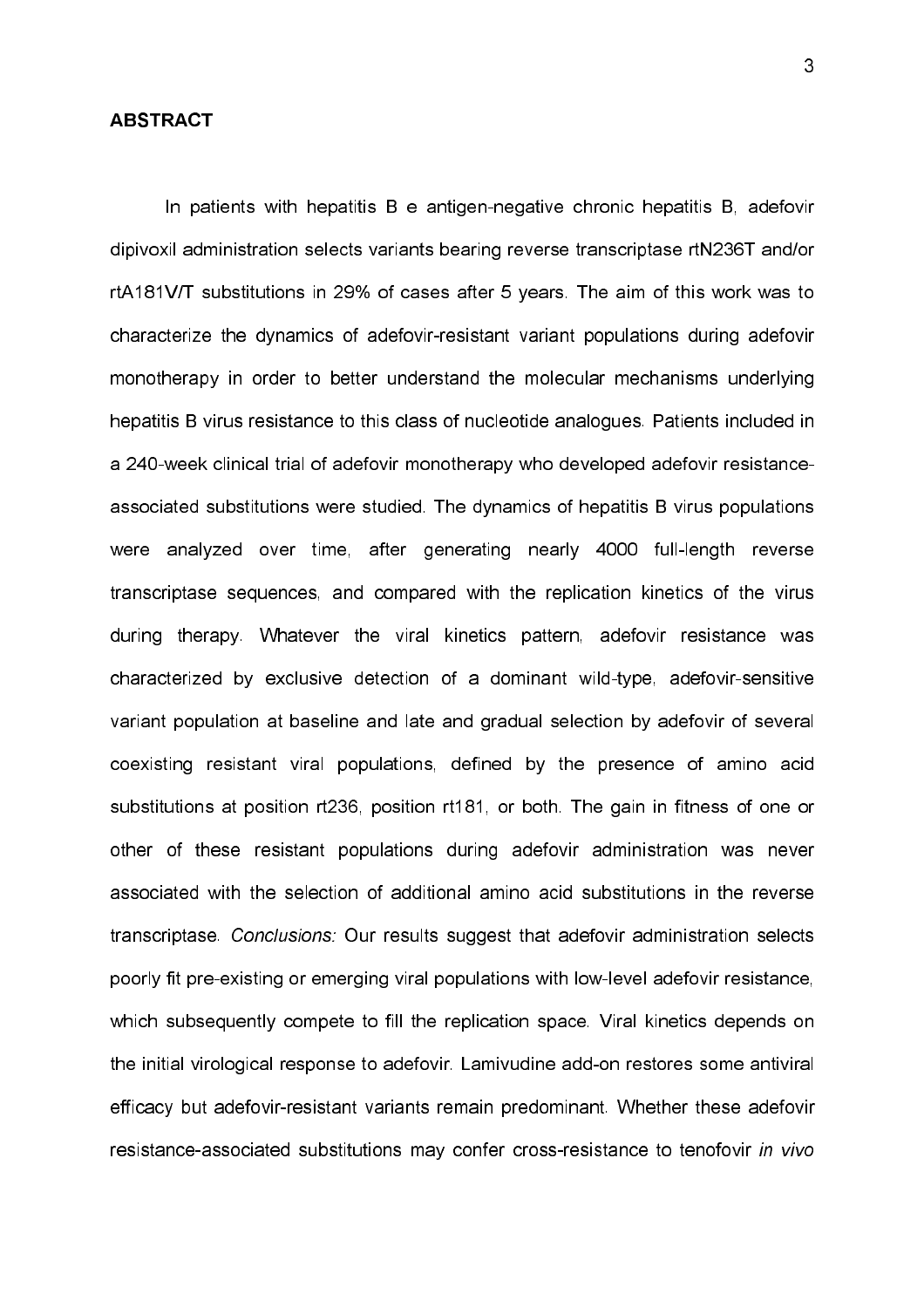will need to be determined.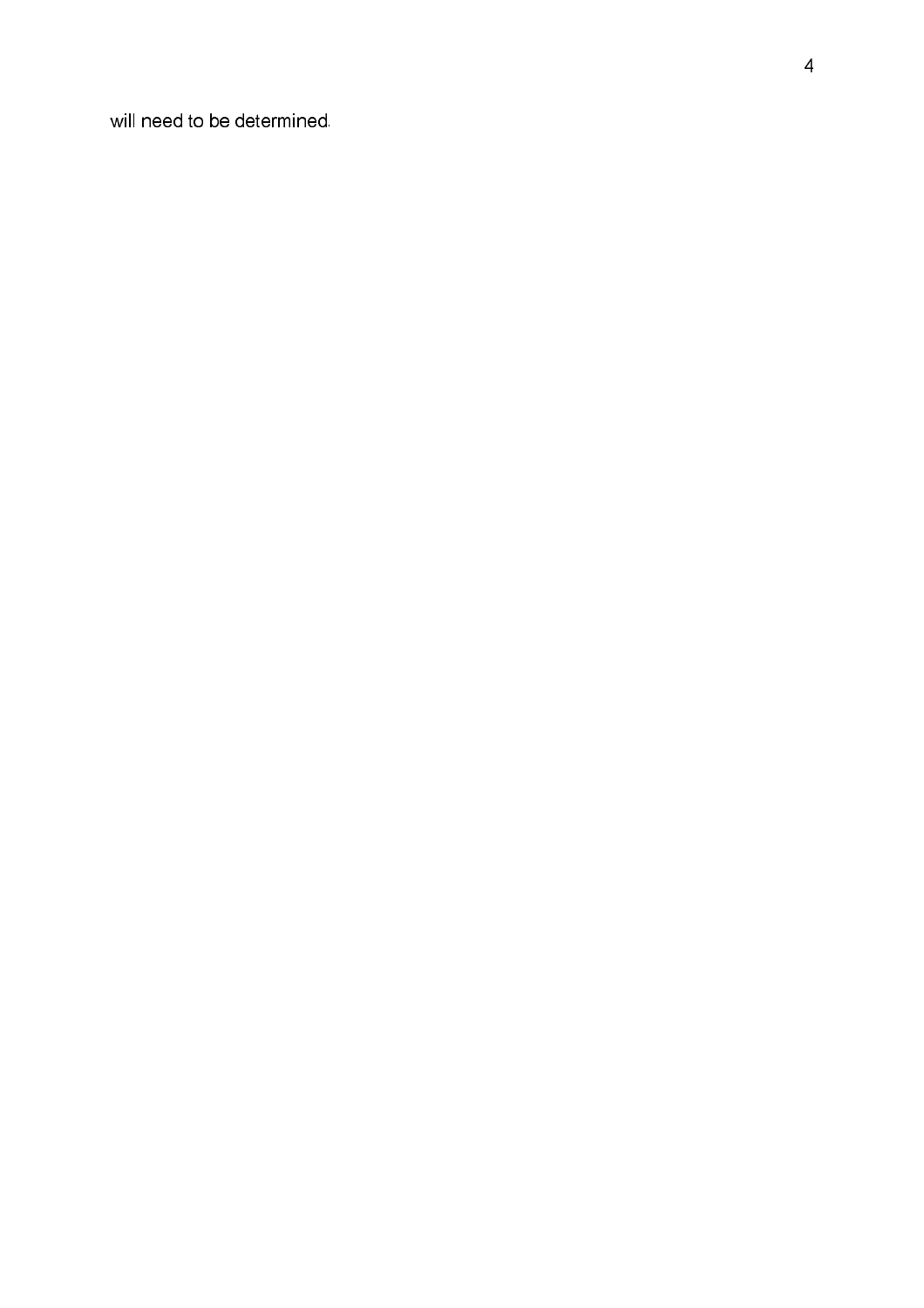#### **INTRODUCTION**

Treatment of chronic hepatitis B virus (HBV) infection is aimed at driving viral replication to the lowest possible level, in order to halt the progression of chronic hepatitis B and to prevent complications such as cirrhosis, decompensation of cirrhosis, and hepatocellular carcinoma. Two categories of drugs can be used to treat chronic hepatitis B, namely pegylated interferon alpha and nucleoside/nucleotide analogues that directly inhibit the reverse transcriptase function of HBV DNA polymerase. Five HBV inhibitors (lamivudine, adefovir dipivoxil, entecavir, telbivudine and tenofovir) are currently approved. Lamivudine and adefovir dipivoxil are most widely used worldwide.

Chronic administration of nucleoside/nucleotide analogues in monotherapy frequently leads to the selection of HBV variants with amino acid substitutions in the reverse transcriptase domain of HBV DNA polymerase, conferring reduced susceptibility to the inhibitory action of these drugs (1-4). HBV has a quasispecies distribution in each infected individual, meaning that the virus circulates as a complex mixture of genetically distinct but closely related variants that are in equilibrium at a given time in a given replicative environment (5). The quasispecies distribution of HBV implies that any newly generated mutation conferring a selective advantage in a given replicative environment will allow the corresponding viral population to overtake the other variants, following a classical Darwinian evolutionary process. As a result, HBV resistance is generally acquired gradually, through the selection of preexisting resistant variants and gradual accumulation of new amino acid substitutions. The latter may confer stepwise increases in the level of drug resistance, but they mostly improve the replication capacity of resistant variants in the presence of the relevant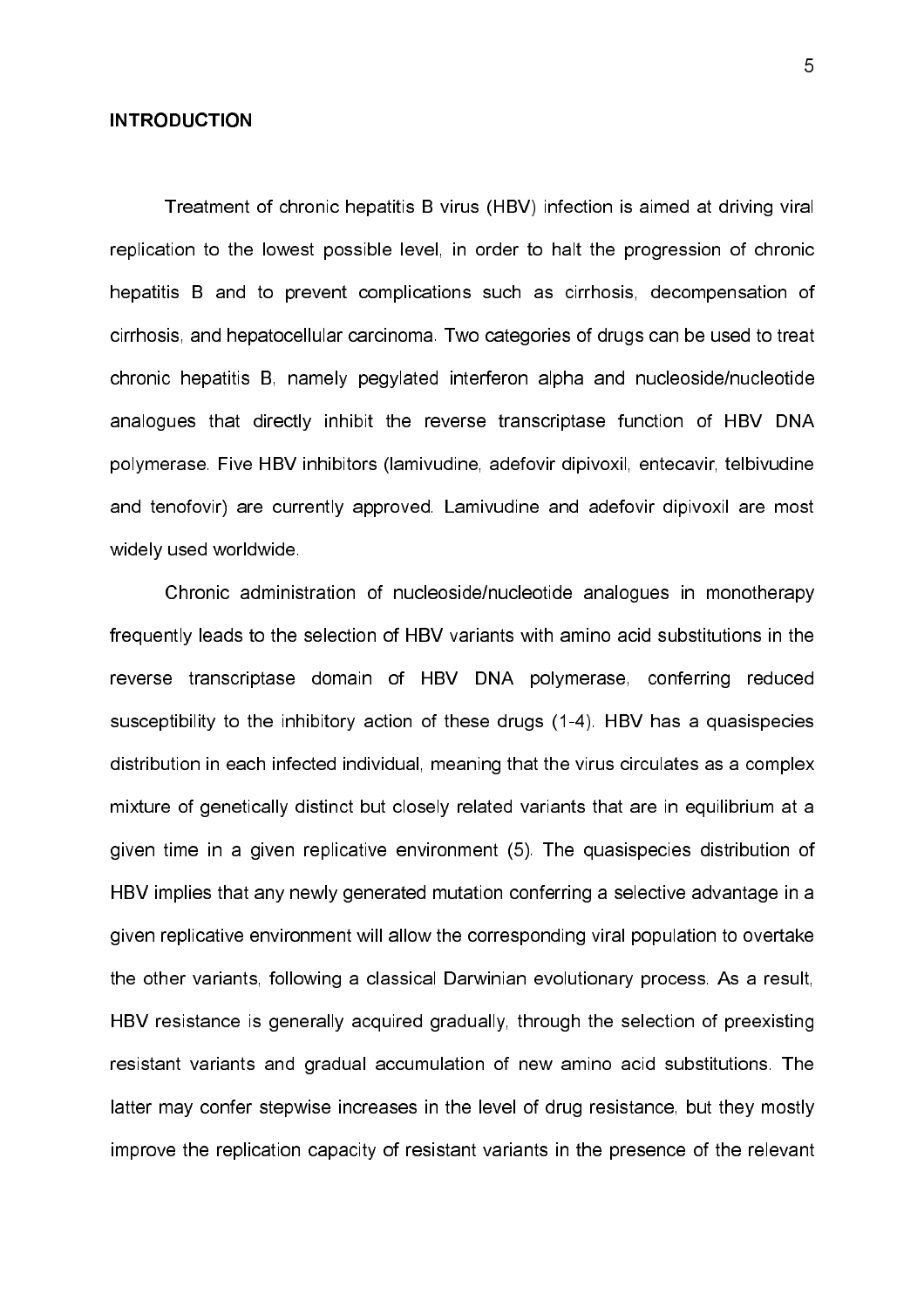drug. HBV resistance to antiviral therapy is a major issue in clinical practice because it can lead to HBV treatment failure and progression of liver disease.

Long-term administration of adefovir dipivoxil has been shown to select variants bearing reverse transcriptase rtN236T and/or rtA181V/T substitutions, both of which confer low-level resistance to adefovir in vitro. In patients with hepatitis B e (HBe) antigen  $(Aq)$ -negative chronic hepatitis B, these variants are selected in 29% of cases (cumulative incidence) after 5 years of monotherapy, essentially in patients who do not achieve HBV DNA levels below 1000 international units (IU)/mL (6). Their selection is associated with different patterns of HBV DNA kinetics in different patients: (i) typical escape, with a return to baseline replication levels in patients who had initially responded to the drug by a more than 3 log reduction of HBV DNA level; (ii) a gradual re-increase in viral replication preceding the emergence of the mutant virus by several months, generally in patients with a suboptimal response to adefovir (less than 3 log reduction of HBV DNA level); and (iii) no change in adefovir antiviral efficacy in patients who initially responded well to the drug (710). These different patterns point to differences in the replicative fitness of selected resistant variants in vivo.

To understand the mechanisms underlying viral resistance to a specific inhibitor, it is first necessary to determine the quasispecies dynamics during the emergence and amplification of resistance, together with the impact of the relevant amino acid substitutions on viral replication in vivo (11-13). We have recently shown that, in vivo, the fluctuating environment in which lamivudine-resistant variants replicate during lamivudine administration to patients potentially favors one variant population over another, regardless of the intrinsic replication capacities of the viral populations in vitro (11). The aim of the present work was to characterize the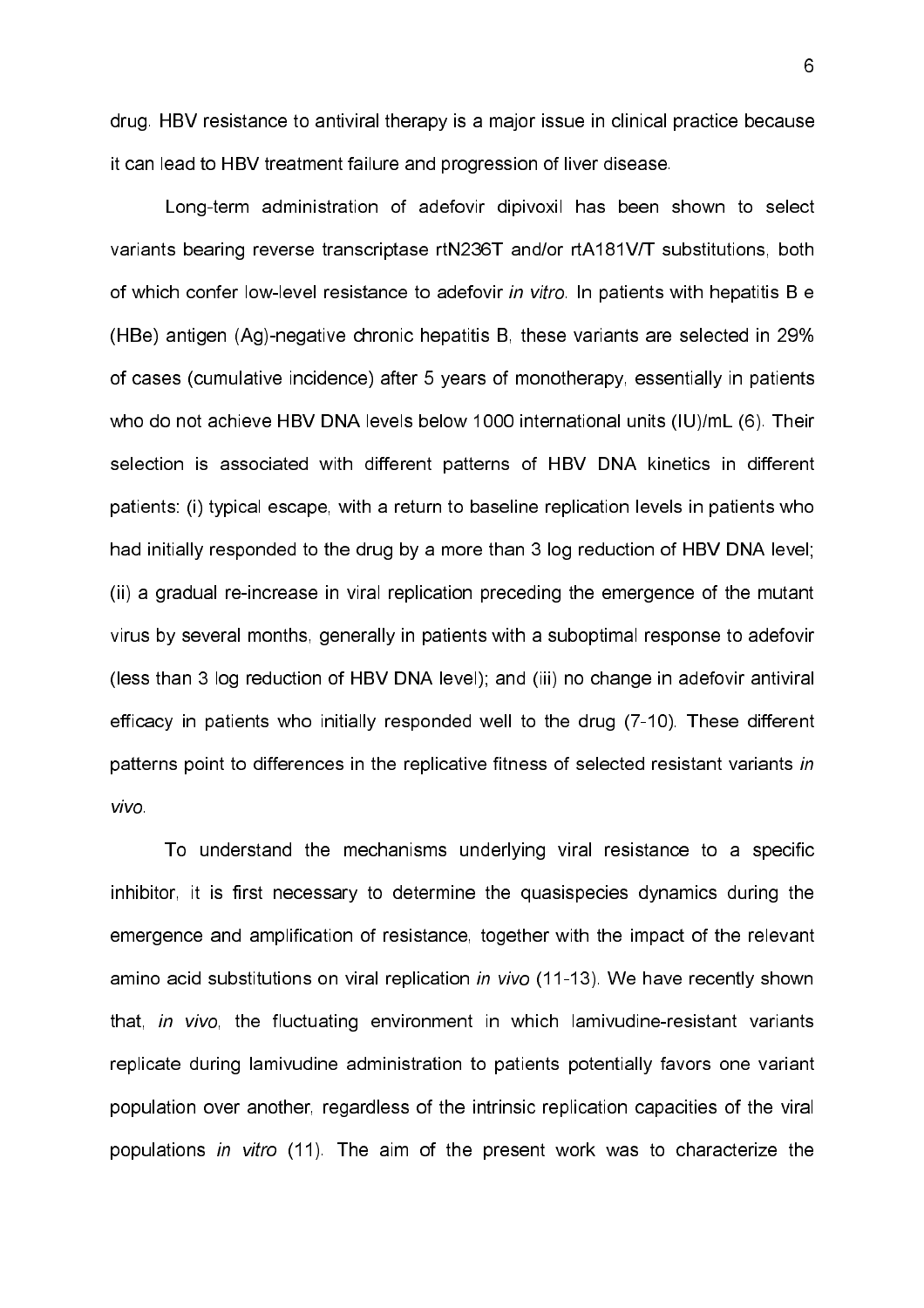dynamics of adefovir-resistant HBV variant populations during adefovir monotherapy in order to better understand the molecular mechanisms underlying HBV resistance to adefovir.

## **MATERIALS AND METHODS**

# **Patients**

This was a substudy of a recently published 240-week clinical trial of adefovir monotherapy in 185 nucleoside/nucleotide-naïve HBeAg-negative patients, with a double-blinded phase of 96 weeks followed by an open-label, long-term safety and efficacy study of 144 weeks (6). Serial HBV DNA assays were systematically performed during therapy, as well as direct sequence analysis of the entire HBV reverse transcriptase gene at baseline and, in patients with detectable serum HBV DNA, at weeks 48, 96, 144, 192, and 240. Twenty-nine patients developed adefovir resistance-associated substitutions during the 240-week study. Their viral dynamics were characterized by means of frequent HBV DNA assays, classifying the patients into the following three groups: (i) responders (HBV DNA level reduction of more than 3 log IU/mL) who experienced secondary treatment failure (reincrease in the HBV DNA level of more than 1 log IU/mL above the nadir); (ii) suboptimal responders (HBV DNA level reduction of less than 3 log IU/mL) who developed the amino acid substitution(s) in a context of a slow, gradual re-increase in viral replication; and (iii) responders who developed the amino acid substitutions without any virological breakthroughs. We selected the first seven patients displaying these three dynamic patterns in order to study HBV population dynamics during adefovir exposure.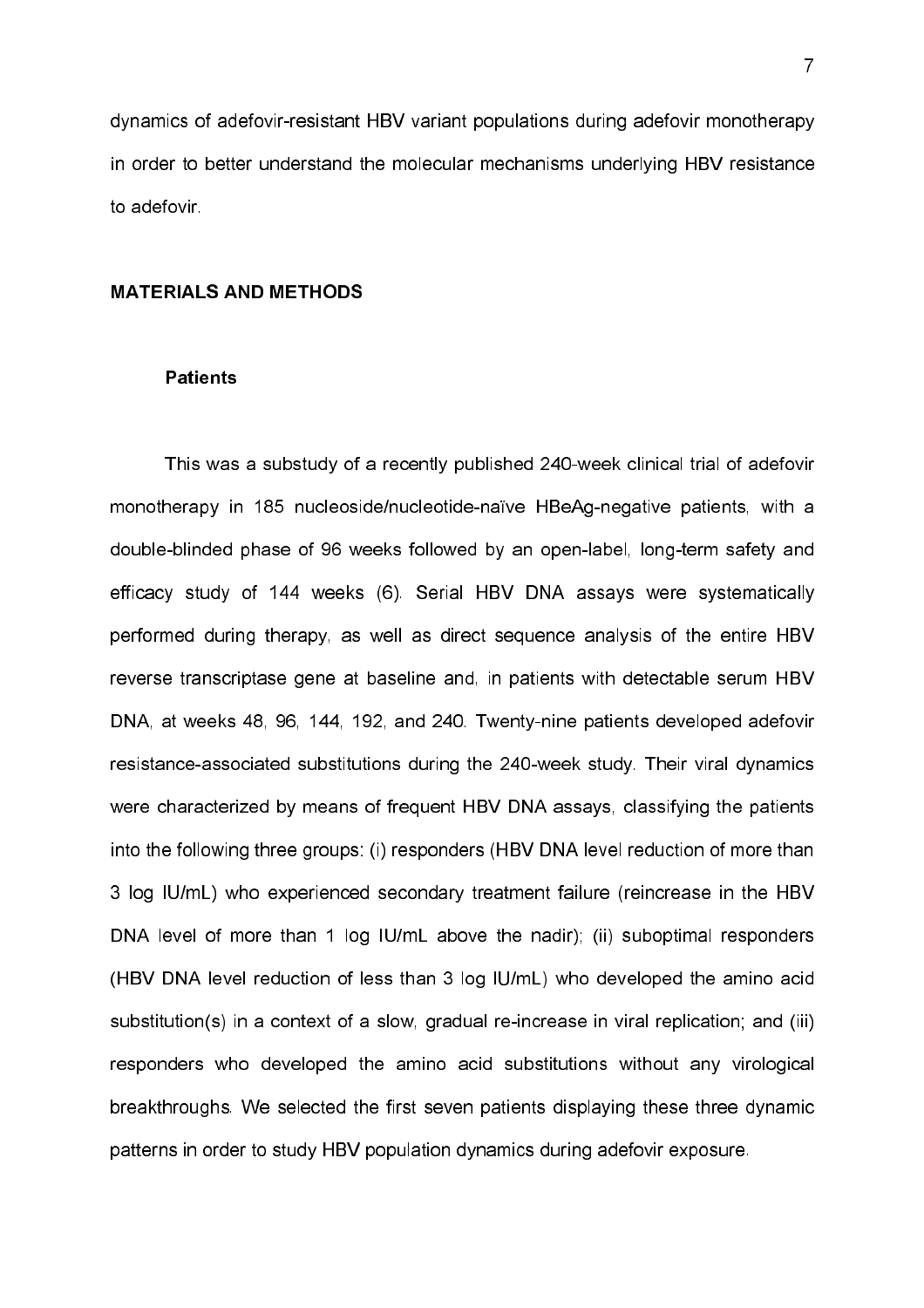The seven patients were five men and two women aged from 26 to 59 years at the start of the study. Their baseline characteristics are shown in Table 1. They were all Caucasian and none was coinfected by hepatitis delta virus, hepatitis C virus or human immunodeficiency virus (HIV). All were nucleoside/nucleotide treatment-naïve at inclusion. They were treated with 10 mg/day adefovir for the full study period. In four cases (patients A, B, E and G), lamivudine was added during adefovir therapy because of virological failure. Quasispecies analysis was performed with serum samples taken at baseline and frequently during therapy (15 to 24 samples). At every time point and in each patient, HBV DNA was extracted and the full-length HBV reverse transcriptase domain was polymerase chain reaction (PCR)-amplified. The PCR products were directly sequenced and cloned. For quasispecies analysis, 25 to 41 clones per time point were sequenced. The dynamics of HBV populations over time were studied.

## Methods

Alanine aminotransferase and HBV DNA assays. Alanine aminotransferase (ALT) levels were determined at baseline and during treatment by using a Roche Modular Chemistry Analyzer (Roche Diagnostics, Basel, Switzerland). HBV DNA was measured at each time point by means of a "classical" reverse transcriptase PCR assay (Cobas Amplicor HBV Monitor® v2.0, Roche Molecular Systems, Pleasanton, California) or a real-time PCR assay (Cobas TaqMan® 48 HBV test, Roche Molecular Systems). The results were expressed in IU/mL.

PCR amplification of the HBV reverse transcriptase region. DNA was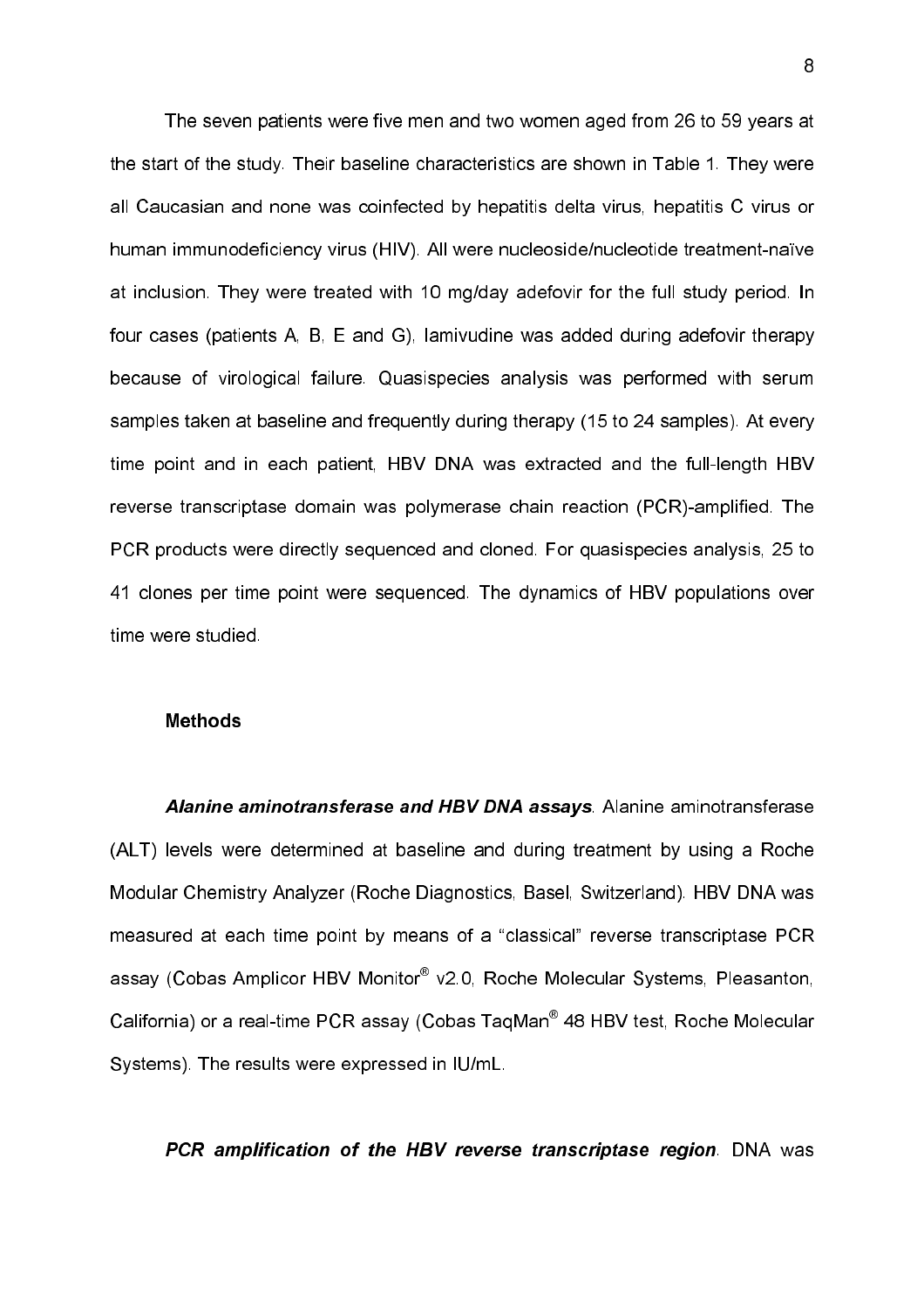extracted from 200-500 mL of serum with the QIAamp DNA blood kit (Qiagen GmbH, Hilden, Germany), according to the manufacturer's instructions. A 630-bp fragment encompassing domains A to E of the HBV reverse transcriptase, between amino acid positions 66 and 275, was amplified by PCR using primer pair pol1 (5' CCCTGCTCGTGTTACAGGCGG3', nucleotide position 186206) and pol2 (5' GTTGCGTCAGCAAACACTTGGCA-3', nucleotide position 1196-1174) (14). Forty cycles of amplification were performed, with a denaturation step at 94°C for 30 s, annealing at 48°C for 30 s and extension at 72°C for 1 min. When the HBV DNA level was below 1000 IU/mL (3.0 log IU/mL), a nested PCR technique was used, with internal primers pol3 (5'GACTCGTGGTGGACTTCTCTCA3', nucleotide position 251272) and pol4 (5'GGCATTAAAGCAGGATAACCACATTG3', nucleotide position 1058-1033). PCR amplification consisted of 30 cycles at 94°C for 30 s, 55°C for 30 s and 72°C for 1 min. PCR products were analyzed by electrophoresis through 2% agarose gel and ethidium bromide staining. They were then purified with Montage PCR centrifugal filter devices (Millipore Corporation, Bedford, Massachusetts), using the manufacturer's protocol.

Direct sequence analysis of PCR products and determination of the HBV genotype. Purified PCR products were directly sequenced with the primers used for PCR amplification. The HBV genotype was determined by phylogenetic analysis of the 630-bp fragment amplified at baseline, with respect to reference sequences of the principal HBV genotypes retrieved from GenBank, using the Phylogeny Inference Package (PHYLIP) program version 3.65.

Quasispecies analysis of HBV RT. Purified PCR products were cloned into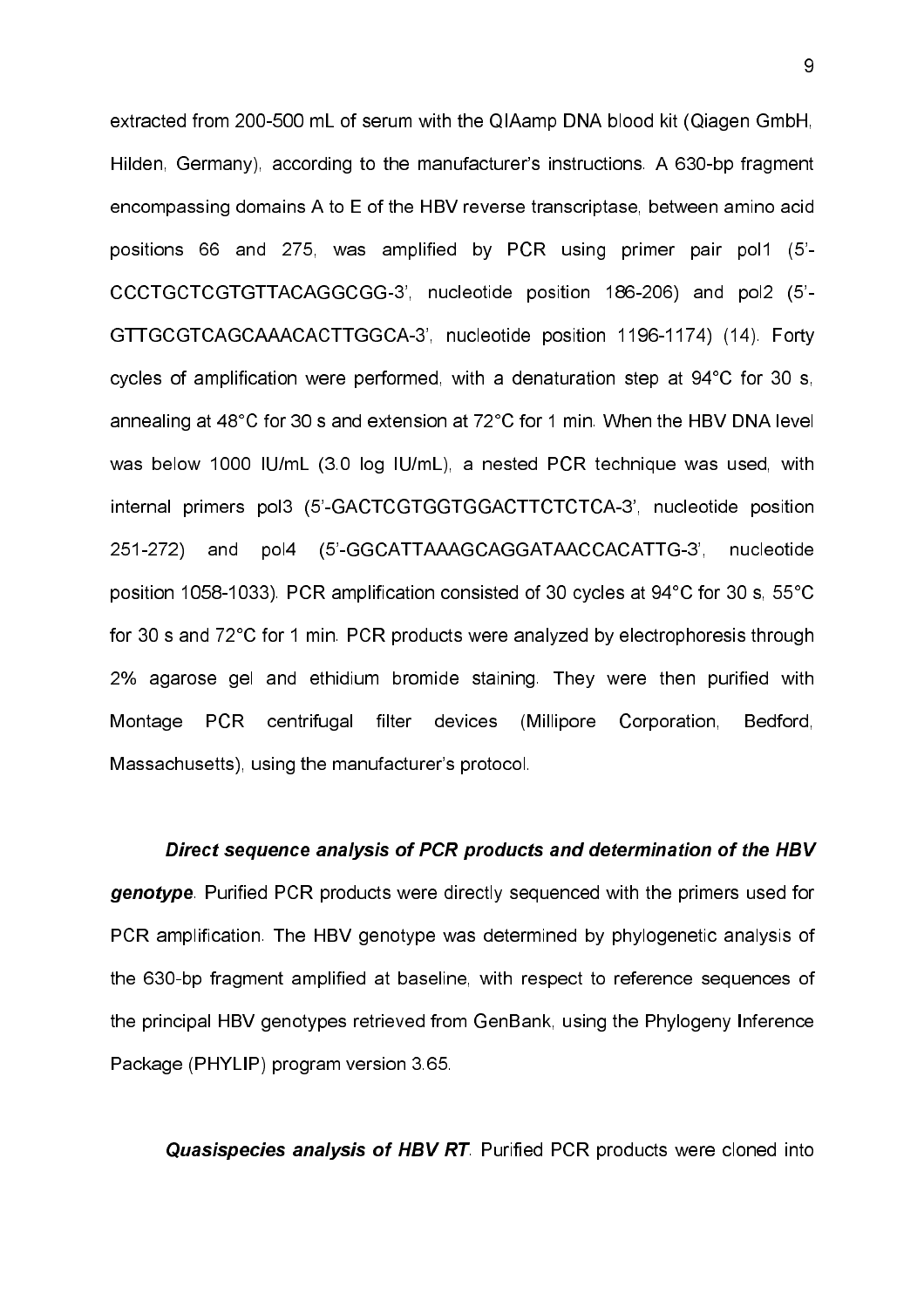the pCR4-TOPO $^\circledast$  vector (TOPO $^\circledast$  TA cloning $^\circledast$  kit, Invitrogen Corporation, Carlsbad, California) according to the manufacturer's instructions. Recombinant plasmid DNA was transformed into One Shot<sup>®</sup> TOP10 chemically competent *Escherichia coli*, as recommended by the manufacturer, and transformants were grown on ampicillin plates. Cloned DNA was re-amplified by PCR and purified for sequencing. Twentyfive to 41 clones per sample were sequenced and their nucleotide and amino acid sequences were aligned with CLUSTAL X, version 1.83. Since all but one sample had an HBV DNA level above 1000 IU/mL, resampling resulting in expansion of multiple copies of the same viral species was unlikely to occur.

**Nucleotide sequence accession numbers**. The sequence data from this study have been deposited in GenBank under accession numbers EU026558 to EU028300.

#### RESULTS

Twenty-nine patients developed adefovir resistance-associated substitutions during the 240-week study. Based on their viral dynamics, the 29 patients were classified into response pattern 1 (initial virological response with secondary treatment failure: n = 9, 31%), response pattern 2 (suboptimal virological response followed by a gradual re-increase in viral replication:  $n = 4, 14\%$ ), response pattern 3 (sustained antiviral response throughout follow-up:  $n = 15$ , 52%), and mixed response pattern (n = 1, 3%). Given the number of samples studied per patient and the number of clones generated per sample, not all patients could be extensively studied. We selected the first seven patients, including three patients with response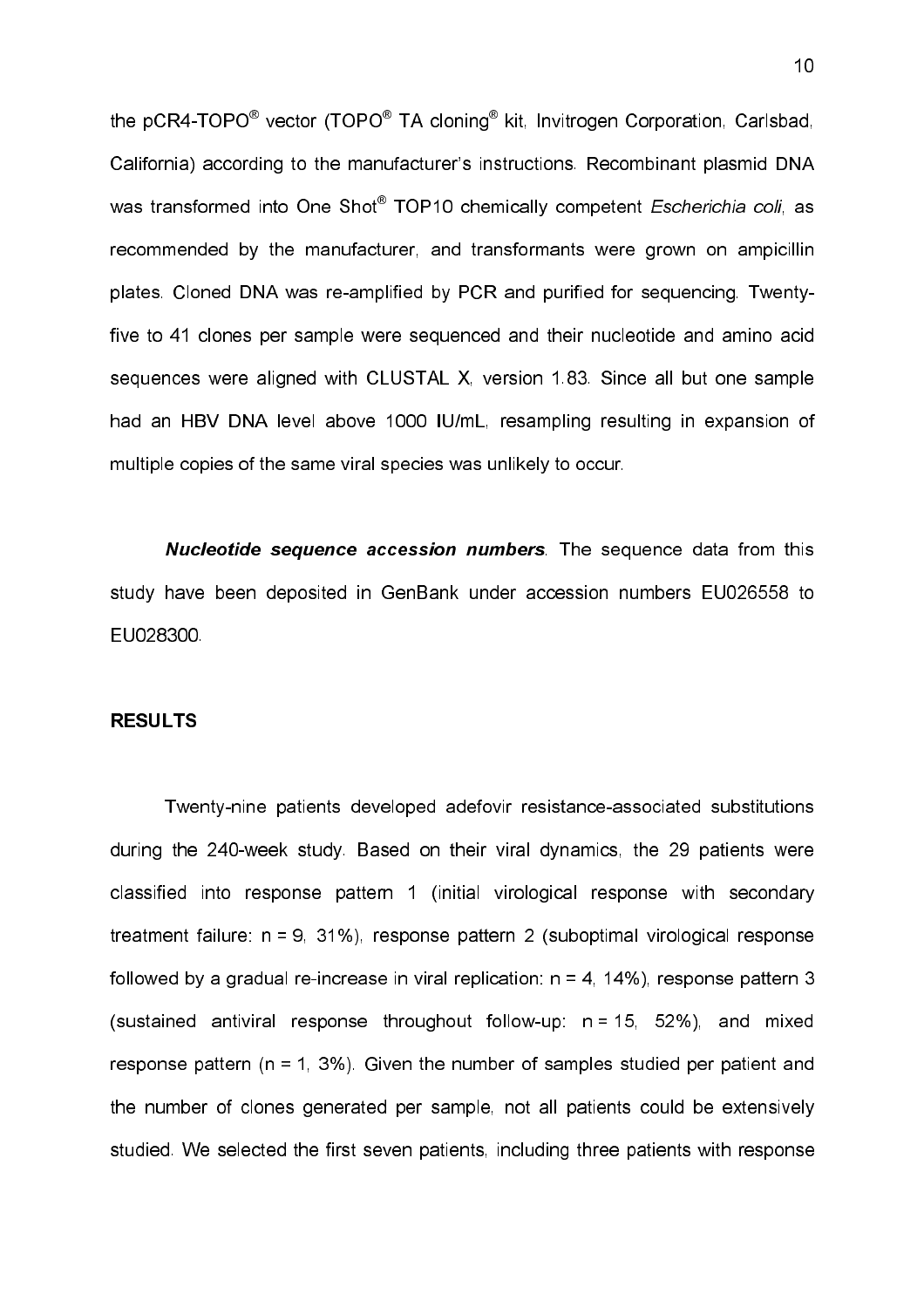pattern 1, two patients with response pattern 2, one patient with response pattern 3 and one patient with a mixed response pattern.

A total of 3843 nearly full-length HBV reverse transcriptase quasispecies sequences were generated and analyzed. At baseline, the HBV reverse transcriptase always had a typical quasispecies distribution, characterized by the coexistence of distinct but closely related viral populations, including one to three major variants each representing more than 10% of the quasispecies variants, and a variable number of minor variants bearing amino acid substitutions at sporadic positions relative to the most frequent variant. Figure 1 shows the HBV DNA dynamics over time in each patient and the proportions of resistant versus wild-type virus at baseline and at each time point during therapy. In all the patients, only a "wild-type", adefovirsensitive virus population (i.e. viruses without amino acid substitutions at positions rt181 and rt236) was detected prior to therapy (Figure 1). Figure 2 shows the dynamics of the different adefovir-resistant viral populations over time.

Dynamics of resistance associated with response pattern 1 (initial virological response with secondary treatment failure). Three patients (patients A, B and C) initially responded to adefovir, with a significant fall in the HBV DNA level (4.6, 3.8 and 5.1 log IU/mL after 12, 17 and 8 months of adefovir administration, respectively; Figures 1A to 1C). The antiviral response only occurred after 14 months in patient B, after an ALT flare; this patient had initially responded suboptimally. The virological breakthroughs occurred at months 28, 31 (17 months after the antiviral response) and 37, respectively, and were always followed by a biochemical breakthrough (ALT elevation) when the HBV DNA level returned to baseline. Lamivudine add-on in patients A and B partially restored an antiviral response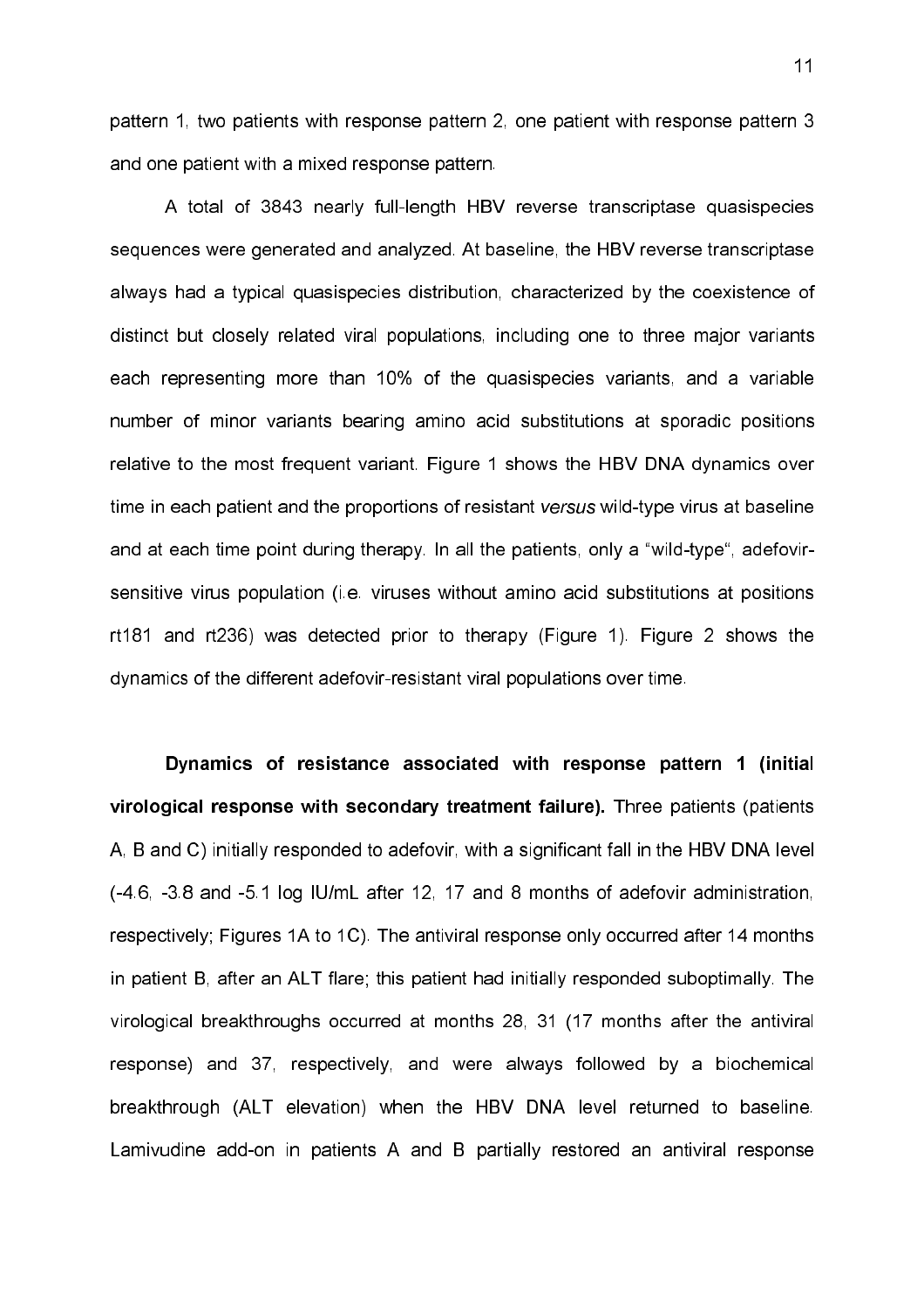# (Figures 1A and 1B).

No viral populations bearing amino acid substitutions at position rt181 or rt236 were detected before therapy. The wild-type viral population was always gradually replaced by the resistant viruses during therapy. The size of the resistant virus population grew gradually for several months before the virological breakthrough, and became predominant at the time of the biochemical breakthrough (Figures 1A to 1C). The adefovir-resistant viral populations remained predominant when lamivudine was added to adefovir in patients A and B (Figures 1A and 1B). Five resistant viral populations were found during adefovir administration in the three patients with viral dynamic pattern 1 (Figures 2A, 2B and 2C), including viruses with an rtA181V substitution alone (patients A, B and C), viruses with an rtA181T substitution alone (patient C), viruses with an rtN236T substitution alone (patients A, B and C), viruses harboring both rtA181V and rtN236T substitutions (patients A, B and C), and viruses harboring both rtA181T and rtN236T substitutions (patient B).

In the three patients, several different viral populations were present at several time points. However, the dynamics of HBV viral populations varied from one patient to the next. In patient A (Figure 2A), the rtA181V variant population predominated over the other adefovir-resistant populations throughout therapy. Despite the partial restoration of an antiviral response when lamivudine was added, the rtA181V population remained predominant during adefovir-lamivudine combination therapy (Figure 2A). In patient B (Figure 2B), the wild-type sensitive virus was initially replaced by a mixture, in similar proportions, of three variants harboring the rtA181V substitution, the rtN236T substitution and both substitutions together, respectively. However, after a few months the rtN236T-only variants took over and remained predominant until the end of adefovir monotherapy, even when lamivudine was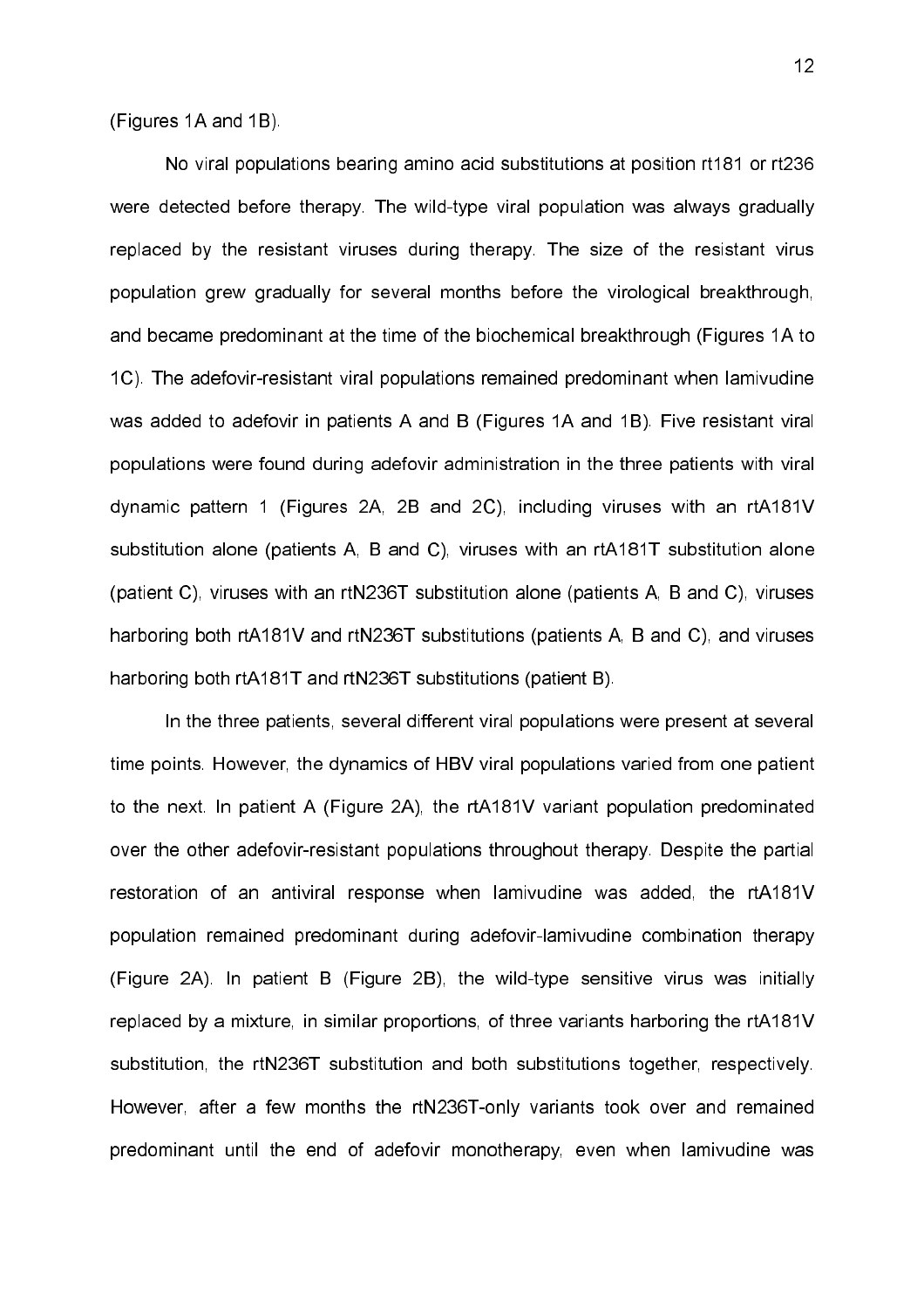added, despite partial restoration of the antiviral response (Figure 2B). In patient C (Figure 2C), quasispecies analysis showed the simultaneous emergence of four resistant variants, but variants bearing both rtA181V and rtN236T substitutions rapidly became predominant. No reverse transcriptase positions other than rt181 or rt236 showed specific amino acid changes during therapy that might have led to improved fitness and thus explained how one specific resistant population overtook the others during adefovir exposure.

Dynamics of resistance associated with response pattern 2 (suboptimal virological response followed by a gradual re-increase in viral replication). Two patients (D and E) initially responded suboptimally to adefovir. In patient D, the HBV DNA level fell by -2.5 log IU/mL after 4 months of treatment and then gradually increased. A biochemical breakthrough occurred at month 22 in this patient, when the HBV DNA level had returned to baseline (Figure 1D). Patient E also responded suboptimally to adefovir (-1.9 log IU/mL). Adefovir withdrawal at month 10 was followed by HBV DNA and ALT flares. Treatment was restarted at month 13 and the patient again responded suboptimally (2.4 log IU/mL in 2 months). The HBV DNA level then started to increase gradually, returning to baseline (the value before the second course of treatment) at month 30 (Figure 1E). No biochemical breakthrough occurred in this patient. Lamivudine was added at month 40 and resulted in a 2-log fall in HBV DNA (Figure 1E).

In these two patients the wild-type sensitive virus was gradually replaced by resistant viruses, which became predominant when the HBV DNA level had returned to baseline (Figures 1D, 1E). In patient D, five resistant populations (rtA181V alone, rtA181T alone, rtN236T alone, rtA181V plus rtN236T, and rtA181T plus rtN236T)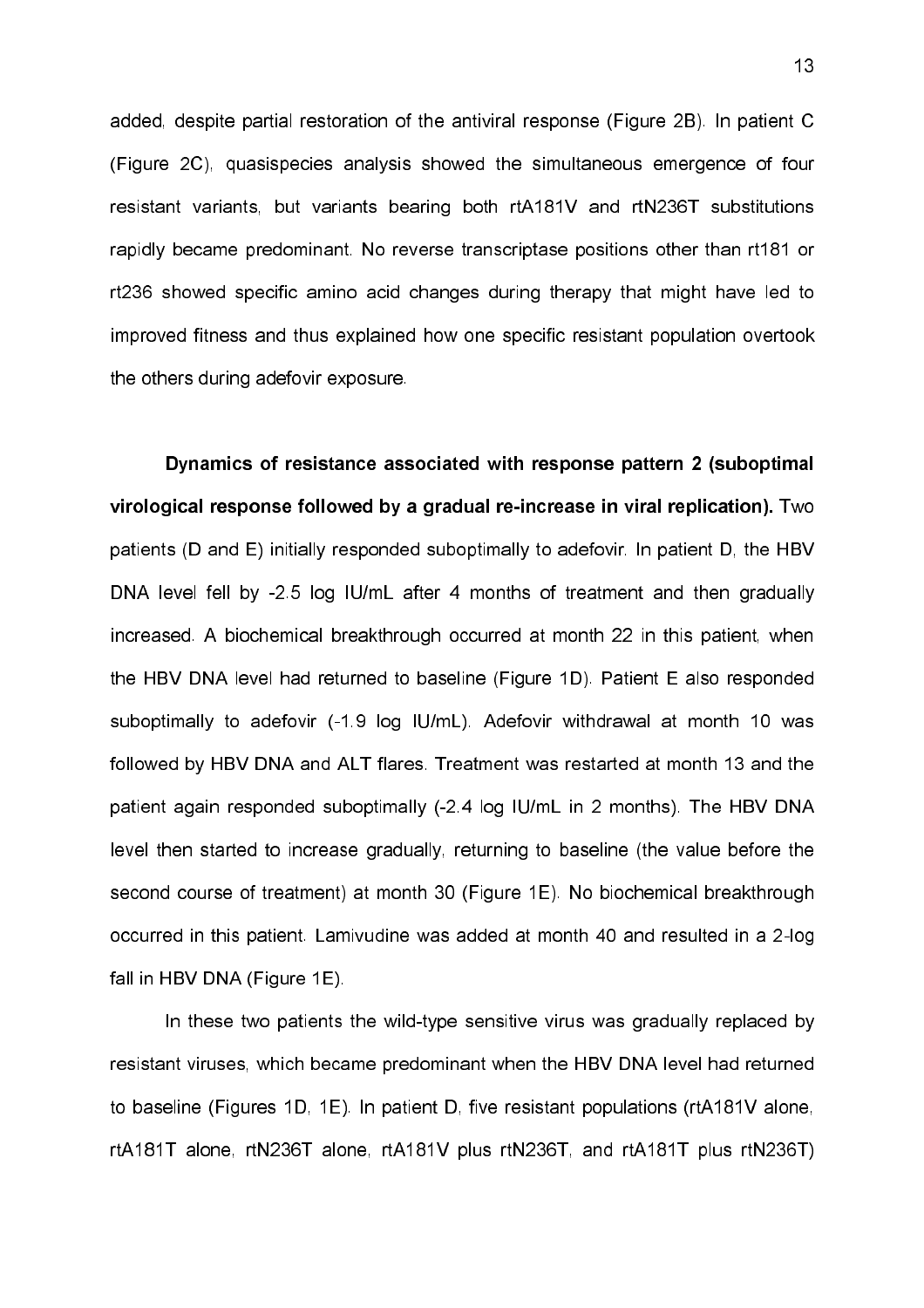were detected during follow-up. Their dynamics were characterized by three successive waves, with rtA181V/T initially dominating, then being replaced by a dominant rtN236T population and, finally, by a dominant population bearing both rtA181T and rtN236T substitutions (Figure 2D). The biochemical breakthrough coincided with the shift from a dominant sensitive viral population to a resistant one at the time of the second wave (dominant rtN236T population) (Figure 2D).

In patient E, four resistant populations were detected during follow-up (rtA181V alone, rtN236T alone, rtA181V plus rtN236T, and rtA181T plus rtN236T), but the viral population bearing the rtA181V substitution was dominant throughout follow-up (Figure 2E). The same pattern (predominance of rtA181V variants) was observed when lamivudine was added (Figure 2E). No positions other than rt181 or rt236 showed specific amino acid changes during therapy in patients D and E.

Dynamics of resistance associated with response pattern 3 (sustained antiviral response throughout follow-up). Patient F was treated with adefovir for 57 months. He initially responded with a -4.3 log IU/mL decrease in HBV DNA after 7 months, and this level of response persisted throughout follow-up, despite gradual replacement of the wild-type, sensitive virus by the resistant virus population after month 40 (Figure 1F). Despite the predominance of resistant viruses, no virological or biochemical breakthrough was observed between month 40 and month 47, when follow-up ended for this patient (Figure 1F). As in the other patients, regardless of the viral dynamics on therapy, several resistant populations were detected but the population with only the rtN236T substitution predominated from the onset of viral resistance until the end of follow-up. No positions other than rt181 or rt236 showed specific amino acid changes during therapy.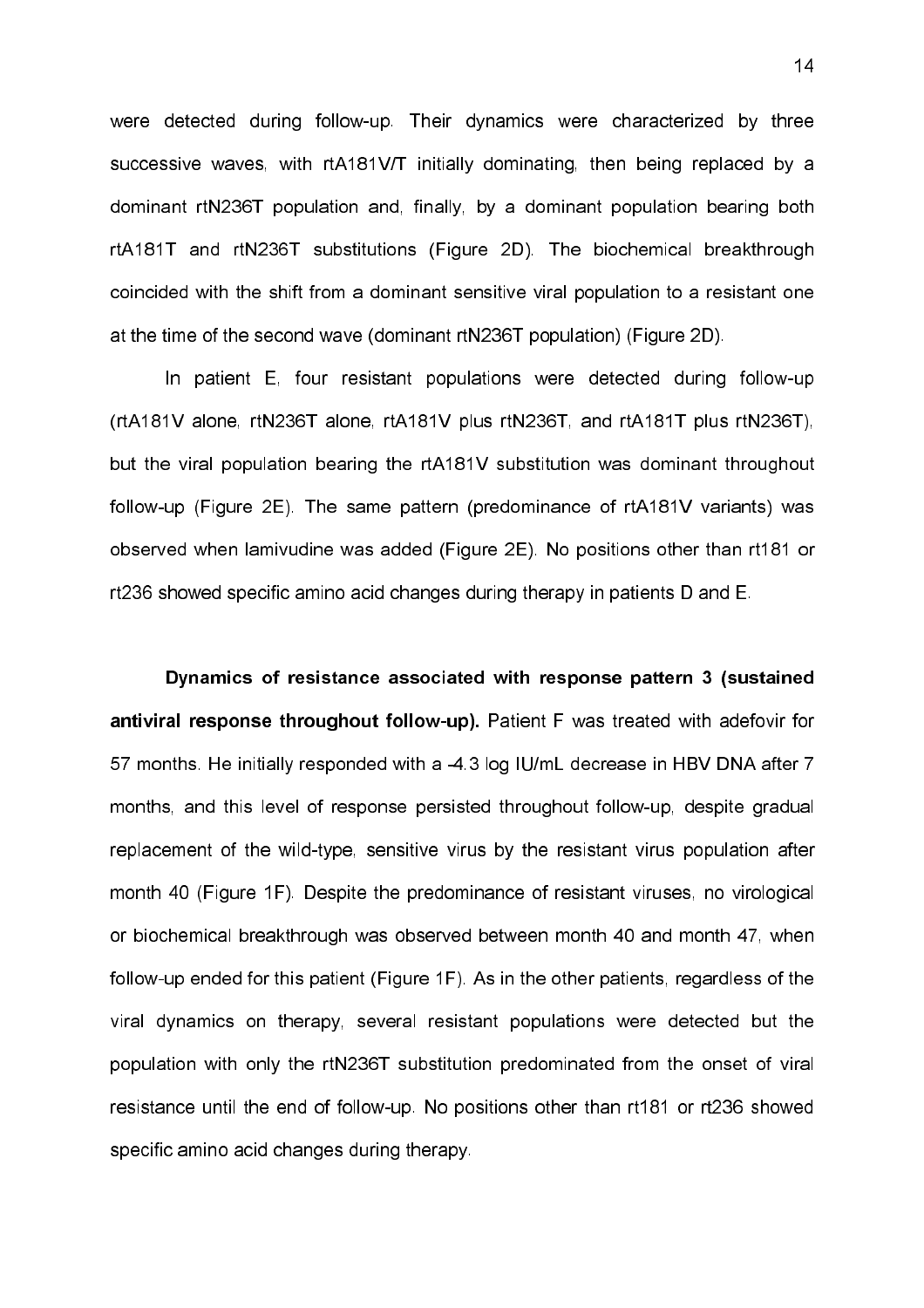Mixed response. Patient G had a mixed virological response (Figure 1G). This patient initially responded suboptimally to adefovir (2.0 log IU/mL in 9 months) and the HBV DNA level remained stable thereafter, despite gradual replacement of the wild-type, sensitive viral population by a resistant population that predominated at month 22 when treatment was stopped (Figure 1G). Patient G had an HBV DNA flare one month after treatment withdrawal and, although the resistant viral population was still detectable, most of the variants present at the time of the flare were sensitive. The patient was then retreated at month 24 and responded (4.0 log IU/mL in 2 months). However, the resistant population took over rapidly and virological and biochemical breakthroughs occurred a few months later. Lamivudine was added and this restored an effective antiviral response, even though an adefovir-resistant population predominated (Figure 2G). As shown in Figure 2G, the rtN236T population was nearly the only resistant population present during the first course of therapy, at the time of the flare after treatment withdrawal, during the second course of therapy, at the time of the virological and biochemical breakthrough, and when lamivudine was added (Figure 2G). No positions other than rt181 or rt236 showed specific amino acid changes during therapy.

## **DISCUSSION**

We generated nearly 4000 full-length HBV reverse transcriptase sequences in order to unravel the dynamics of HBV variants during adefovir dipivoxil administration and thereby to understand how HBV resistance to this drug develops. The dynamics of HBV viral populations were compared with the replication kinetics of the virus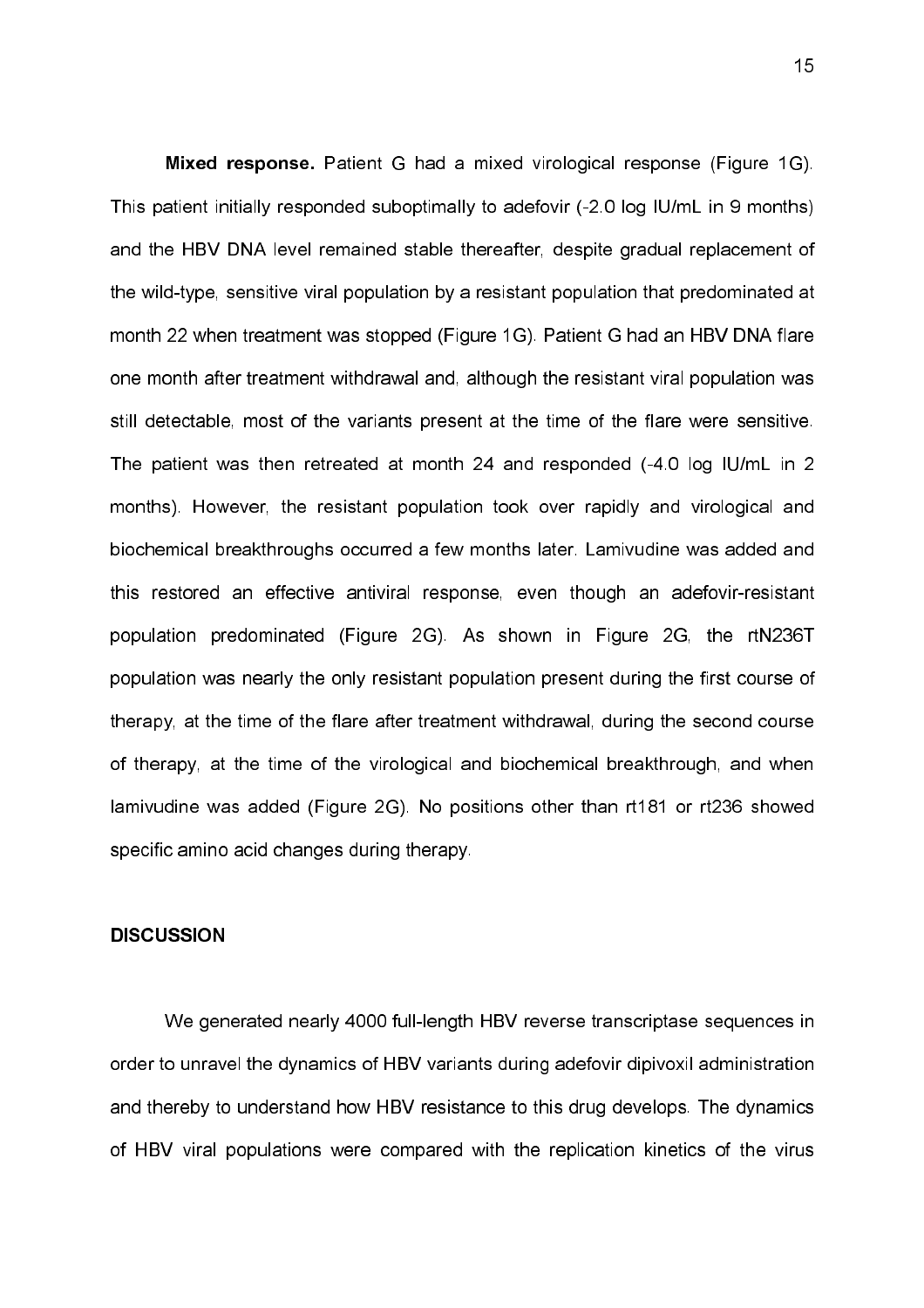during several years of adefovir administration.

Whatever the viral kinetics, adefovir resistance was always characterized by: (i) exclusive detection of a dominant wild-type, adefovir-sensitive variant population at baseline; (ii) late (several years) and gradual selection by adefovir of coexisting resistant viral populations, defined by the presence of amino acid substitutions at position rt236, position rt181, or both; and (iii) during adefovir administration, an apparent gain in fitness of one or other of these resistant populations, which became predominant after several months of resistance. This gain in fitness was never associated with the selection of additional amino acid substitutions in the reverse transcriptase. In contrast, substitutions that improve viral replication without substantially enhancing resistance have been observed during lamivudine resistance (substitution at position rt180 or rt173) (1518) and during entecavir resistance (substitution at position rt180, and positions rt184, rt202 and/or rt250).(1922).

Our results are in keeping with, although they do not demonstrate, the hypothesis that the adefovir-resistant viral populations preexist in a subset of HBVinfected patients, who are those exposed to develop adefovir resistance. Indeed, amino acid substitutions occur randomly as a result of viral replication. They are not induced by the administration of an antiviral drug that can only select viral variants that bear them when they are present. Therefore, although it cannot be excluded that some substitutions occurred during the few months of therapy in patients with reduced HBV replication levels, the probability is much greater that these substitutions randomly occurred during the many years that preceded therapy during which replication levels were higher. HBV variants bearing rtN236T and/or rtA181V/T polymorphisms however remain undetectable at baseline, owing to their relatively poor in vivo fitness. Although these variants were not observed at baseline in our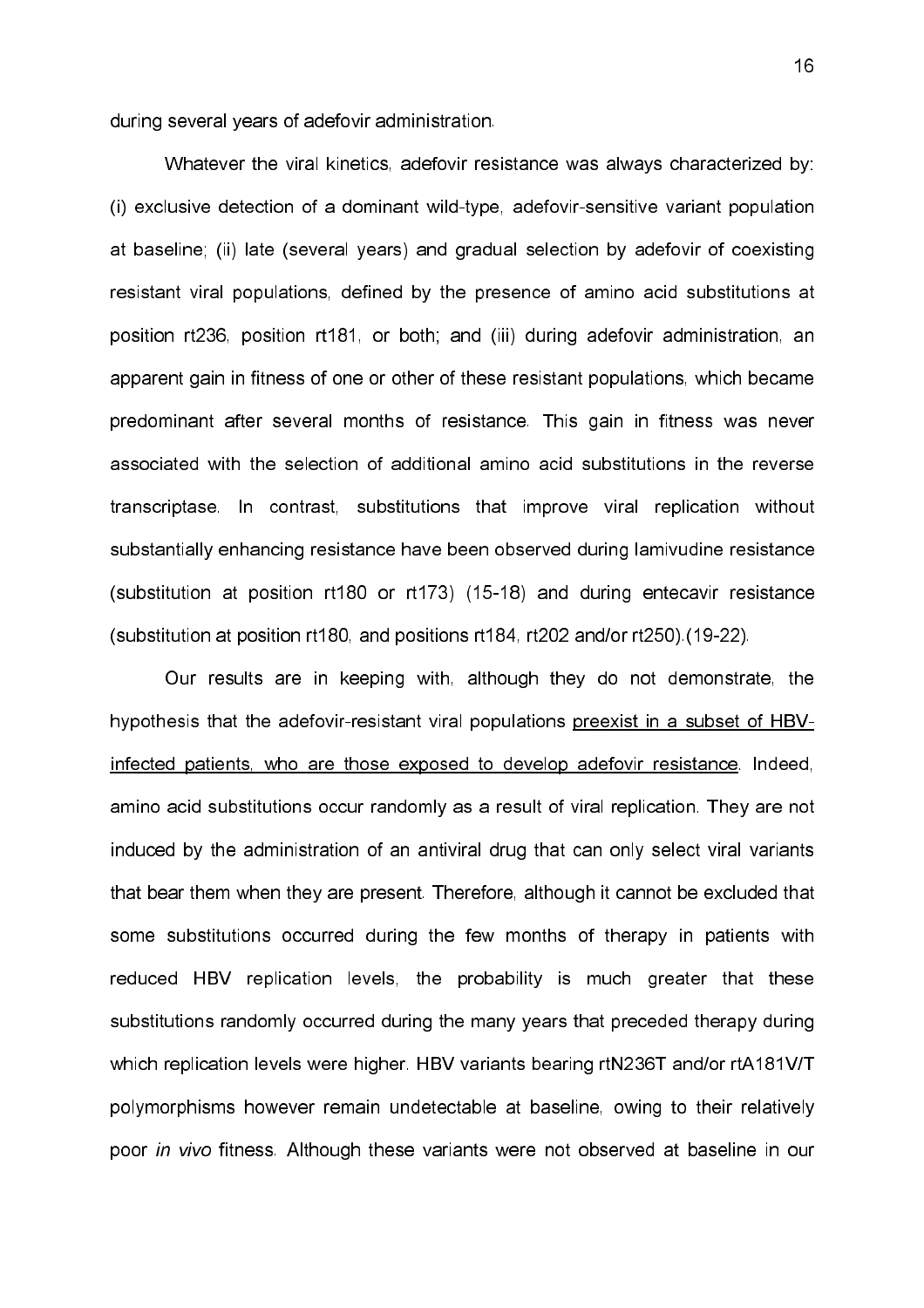clonal analysis, the sporadic detection of one or both mutations early in therapy, prior to clear-cut outgrowth of resistant virus populations, was consistent with the hypothesis of their preexistence. In addition, the substitutions at positions rt236 and rt181 confer only low-level HBV resistance to adefovir (up to a 3-fold increase in the 50% inhibitory concentration (IC50) in vitro), whereas the rtM204V/I substitution confers a  $>1000$  fold-increase in the lamivudine IC50 (23-25). Thus, their low-level resistance and poor in vivo fitness together explain why adefovir-resistant variants emerge late and very slowly during adefovir administration.

The HBV replication kinetics provide further information on the relative in vivo fitness of adefovir-resistant variants in the presence of adefovir. In the patients with pattern 1 replication kinetics (virological response followed by virological breakthrough), the profound inhibition of wild-type, sensitive virus replication opens the replication space to resistant variants. In this situation the gain in fitness can allow HBV DNA to return to the baseline level when the resistant variant becomes predominant. As during lamivudine resistance, selection of adefovir-resistant variants preceded virological breakthrough by several months in our study. The interval between the emergence of resistant variants and virological breakthrough was longer, however, than during lamivudine administration (11), owing to the poorer fitness of adefovir-resistant variants in vivo relative to lamivudine-resistant variants. The biochemical breakthrough generally occurred when the resistant population accounted for 100% of circulating variants.

In viral kinetic pattern 3, no virological relapse was observed despite an initial virological response (as in pattern 1) and gradual replacement of the wild-type, sensitive population by adefovir-resistant variants. Two mutually compatible hypotheses can be raised to explain this observation: (i) the selected variants may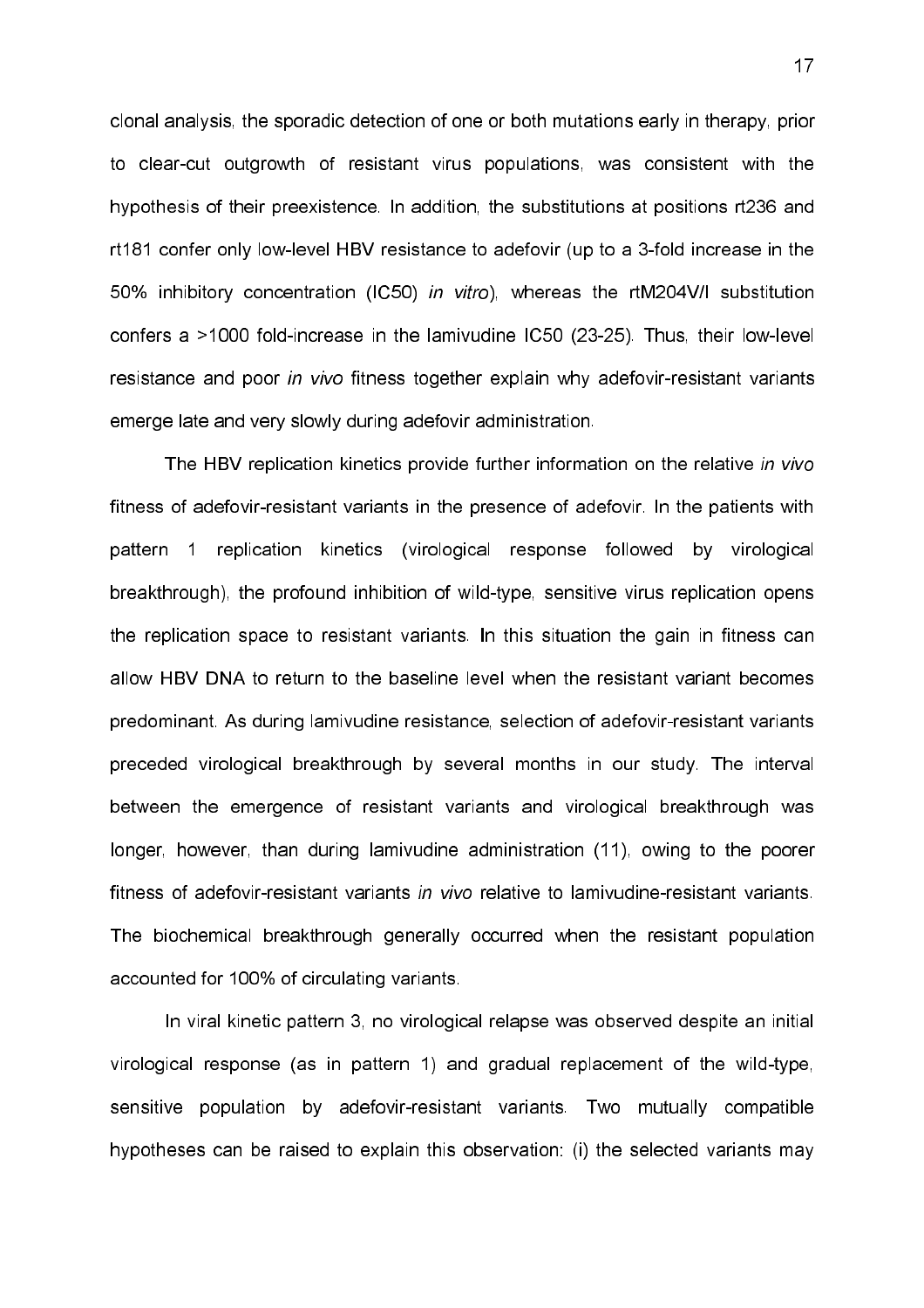have had such poor in vivo fitness that they could not be produced at levels similar to those of the wild-type, sensitive virus present before therapy; in that case, a viral breakthrough will be observed only if the variants acquire additional mutations susceptible to improve their in vivo fitness; (ii) owing to the poor replication capacity of the variants, more time may have been required for HBV DNA to reach high levels; this means that relapse could occur later in these patients. This observation could be reassuring in that detection of adefovir resistance-associated substitutions during therapy does not mean that a clinically relevant viral breakthrough will occur. However, such detection indicates that a breakthrough may subsequently occur and further research should be conducted to determine whether treatment should be altered in order to prevent it.

Viral kinetic pattern 2 was more difficult to interpret. Indeed, these patients had a suboptimal response to adefovir, owing to the use of a low dose in clinical practice (10 mg/day) (26). A suboptimal response to adefovir has been reported to occur in approximately 20% of patients with HBeAg-negative chronic hepatitis B. In these patients, the only moderate decrease in wild-type, sensitive virus replication did not open the replication space sufficiently for adefovir-resistant viruses to break through rapidly. This probably explains why the increase in HBV DNA levels was gradual and matched the progressive selection of resistant viruses, which became predominant roughly when HBV DNA levels had nearly returned to baseline.

Interestingly, we found no substitutions at positions other than rt236 and rt181 in the HBV reverse transcriptase that could explain a gain or loss of fitness by any of the adefovir-resistant populations in our patients. We cannot exclude the possibility, however, that substitutions in other genomic regions than the reverse transcriptase, which were not analyzed here, could have played a role, for instance by modifying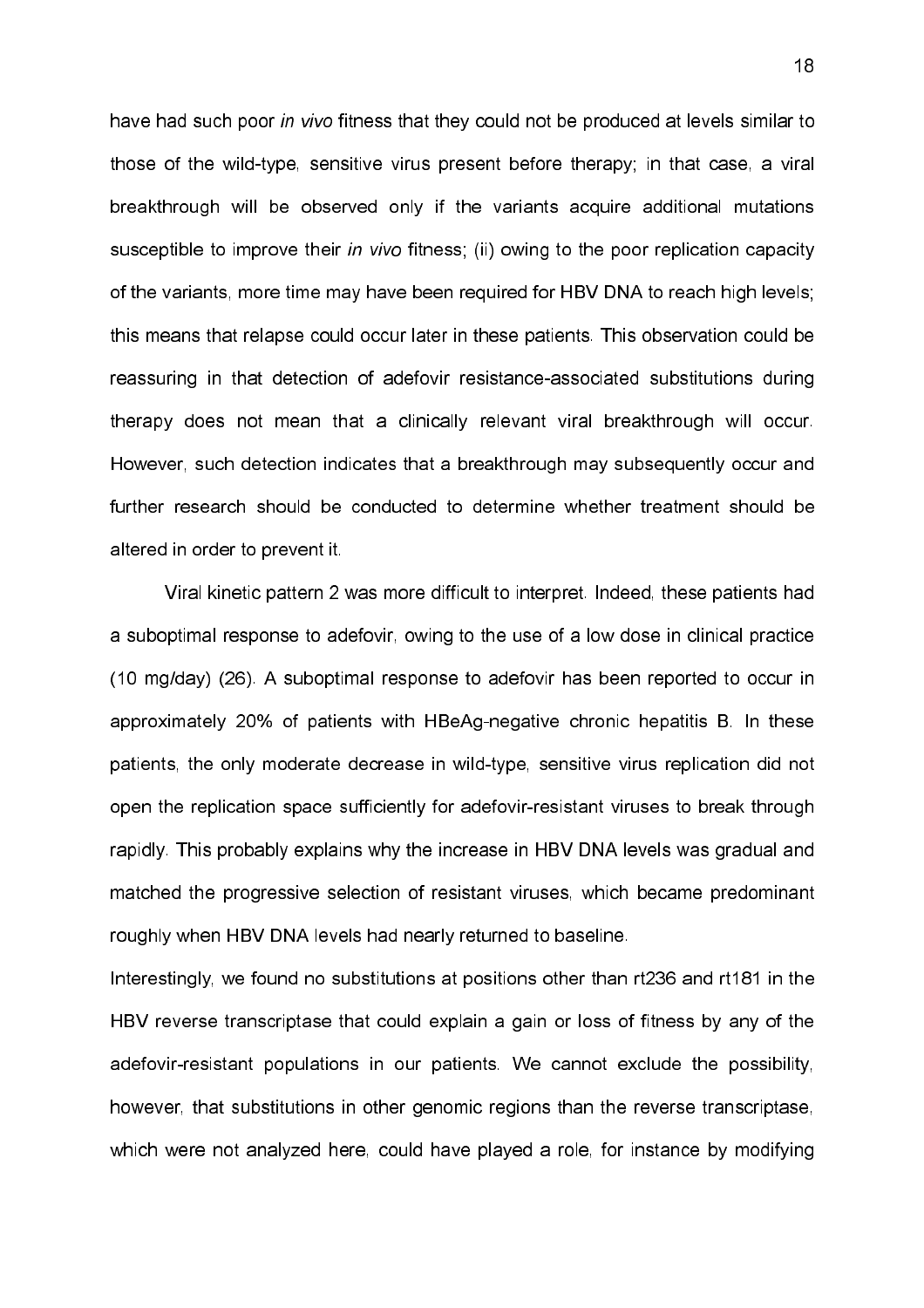the intrinsic replication capacity of the corresponding variants or by inducing a shift in epitope immunodominance. It was indeed striking that, in two patients, the response to adefovir was directly associated with an ALT flare, with no visible sequence changes in the reverse transcriptase region. Indeed, patient B initially responded suboptimally to adefovir, but then responded fully to the same dose after an ALT flare occurred during therapy. Patient G also initially responded suboptimally, experiencing an ALT flare just after treatment was interrupted and subsequently responding fully to the same dose of adefovir. In both cases the response to adefovir was followed by virological breakthrough as a result of adefovir-resistant variant selection. Pharmacodynamic differences in adefovir metabolism between patients may also influence viral fitness and, as a result, the kinetics of viral populations and HBV DNA during therapy by influencing the replicative environment. For instance, differences in the uptake of antivirals, including adefovir, by organic anion transporters have been reported  $(27)$ .  $\Box$ 

In patients on adefovir monotherapy who developed resistance to adefovir, lamivudine add-on partially restored the antiviral response. However, the circulating variants remained adefovir-resistant. This was not surprising, as adefovir-resistant variants theoretically have similar lamivudine sensitivity to wild-type, sensitive variants but remain fitter than the latter in the presence of adefovir. If adefovir had been replaced by lamivudine, an adefovir-sensitive viral population would likely have replaced the adefovir-resistant virus, allowing lamivudine resistance to occur rapidly, as in a treatment-naive population receiving lamivudine monotherapy. The fact that adefovir-resistant variants bearing substitutions at positions rt236 and/or rt181 would need to accumulate additional substitutions at position rt204 (and possibly positions rt180 and rt173) in order to become resistant to lamivudine and to become fit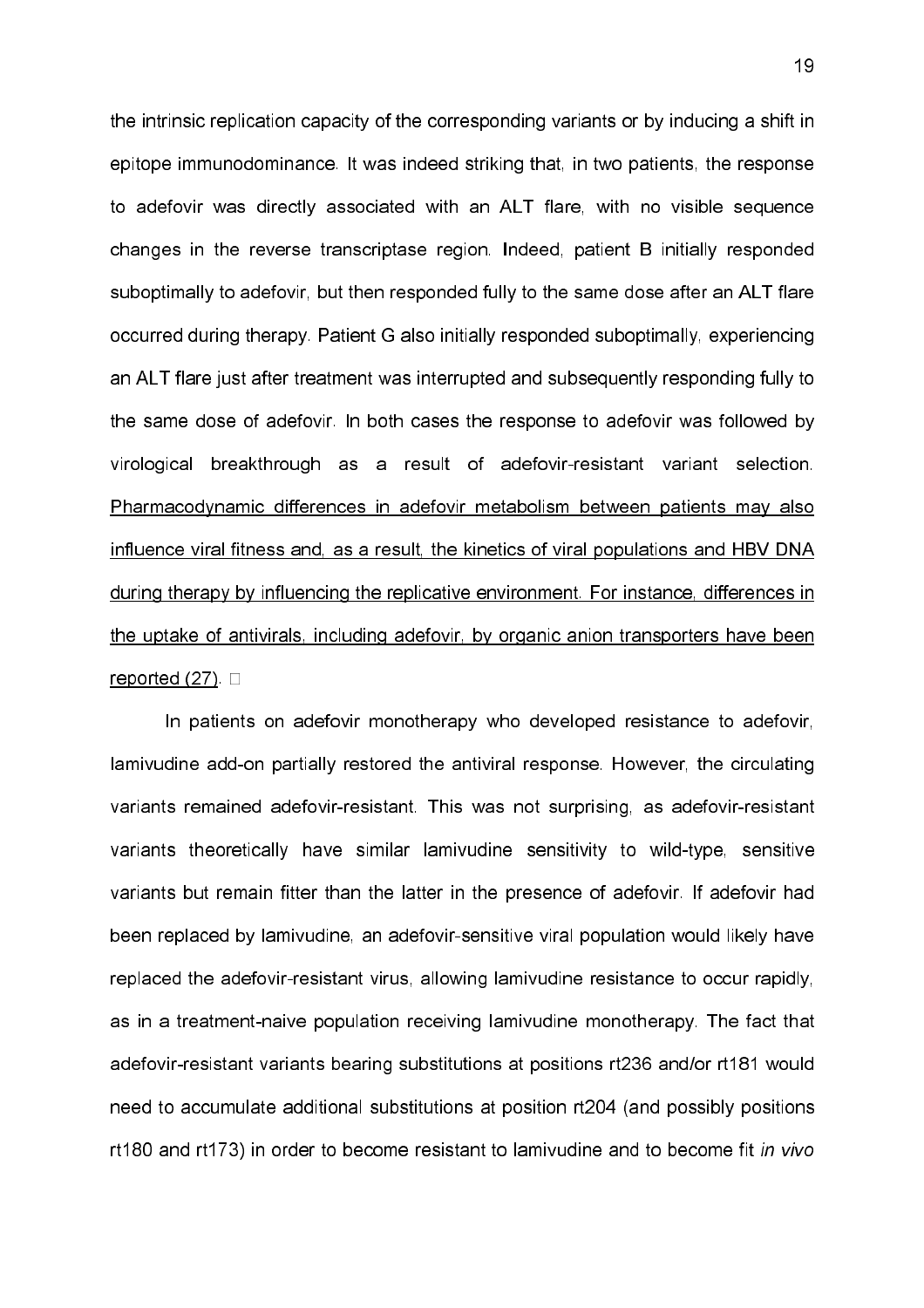is reassuring with respect to the time necessary for resistance to develop in patients receiving both drugs. Conversely, it has been demonstrated that adefovir add-on is a better strategy than a switch from lamivudine to adefovir in patients with lamivudine resistance (28). More potent antiviral drugs with no cross-resistance with adefovir, such as telbivudine and entecavir, should be added in adefovir-resistant patients. It is important to note that substitutions at position rt181 have recently been reported to confer cross-resistance to lamivudine and adefovir in vivo and could also confer resistance to entecavir and telbivudine (29, 30).

Together our results suggest that adefovir administration selects poorly fit pre existing or emerging viral populations with low-level adefovir resistance, which subsequently compete to fill the replication space. In patients who initially respond to adefovir, resistance may be associated with a virological breakthrough followed by a biochemical breakthrough. In patients who initially respond suboptimally to adefovir, resistance emerges slowly and is associated with a gradual re-increase in viral replication, in keeping with the small difference in in vivo fitness between wild-type, sensitive and adefovir-resistant viral variants. Lamivudine add-on restores some antiviral efficacy but adefovir-resistant variants remain predominant.

Tenofovir disoproxil fumarate has recently been reported to reduce HBV replication more potently than adefovir in both HBeAg-positive and -negative patients with chronic hepatitis B (31, 32). Tenofovir has very recently received approval for use in the treatment of chronic hepatitis B in Europe and the United States. Conflicting results have been reported as to whether adefovir resistance-associated substitutions confer cross-resistance to tenofovir. However, several recent reports suggest that substitutions at positions rt236 may confer reduced HBV susceptibility to tenofovir in vitro (33, 34). It remains to be seen whether adefovir resistance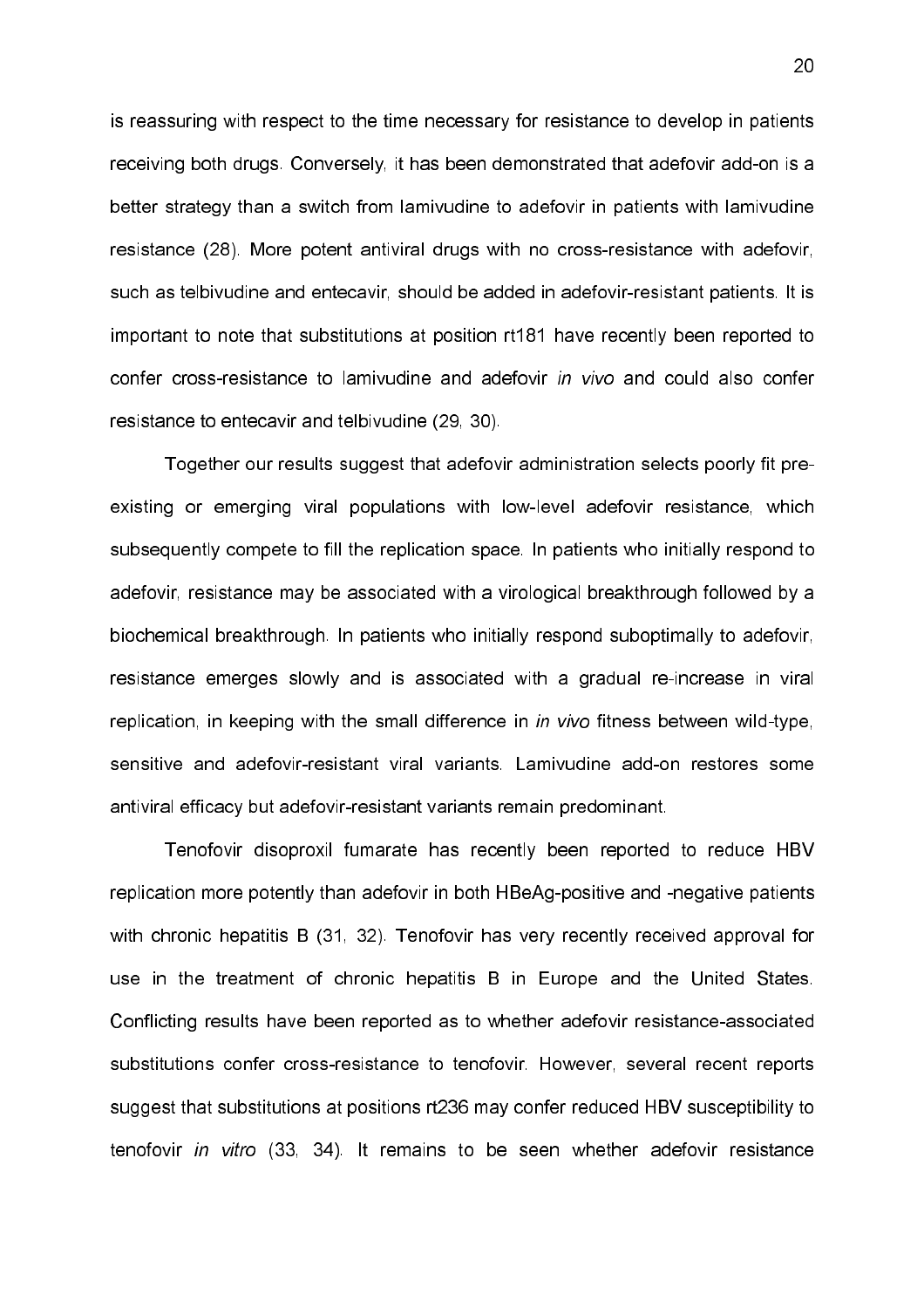mutations also confer reduced susceptibility to tenofovir in vivo, as suggested by the recent observation that adefovir resistance substitutions persist when adefovir is switched to tenofovir in non- or suboptimal responders to adefovir (35). If so, the dynamics of resistant viral populations will need to be carefully assessed. This will largely determine whether tenofovir eventually becomes the natural partner of nucleoside analogues in fixed-dose combinations for first- and second-line treatment of HBV infection.

## **ACKNOWLEDGMENTS**

This work is part of the activity of the VIRGIL European Network of Excellence on Antiviral Drug Resistance supported by a grant (LSHM-CT-2004-503359) from the Priority 1 "Life Sciences, Genomics and Biotechnology for Health" programme in the 6th Framework Programme of the European Union. It has been supported by an unrestricted grant from Gilead Sciences. We are grateful to Katyna Borroto-Esoda for her help.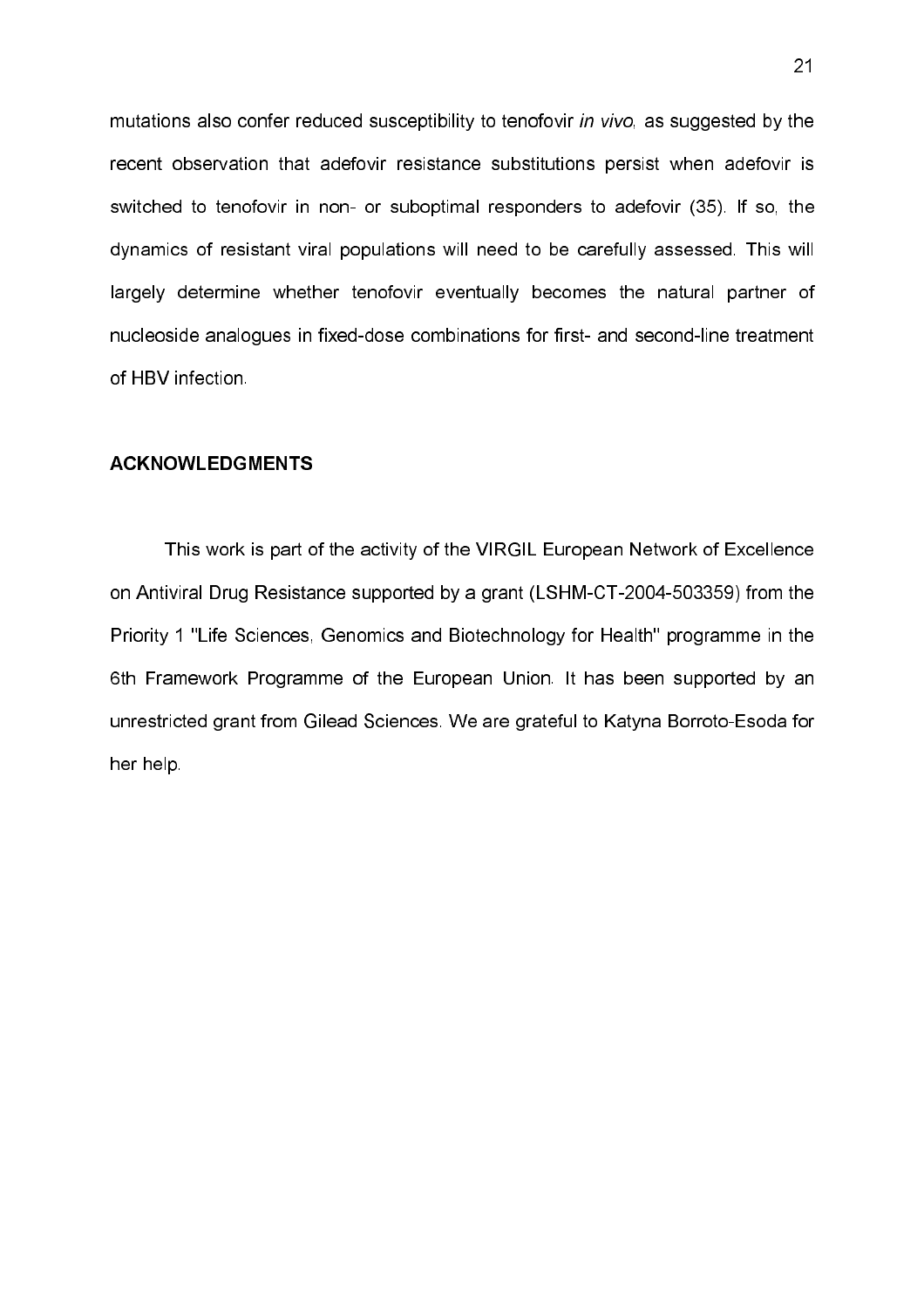## **REFERENCES**

- 1. Locarnini S, Hatzakis A, Heathcote J, Keeffe EB, Liang TJ, Mutimer D, Pawlotsky JM, et al. Management of antiviral resistance in patients with chronic hepatitis B. Antivir Ther 2004;9:679-693.
- 2. Lok AS, Zoulim F, Locarnini S, Bartholomeusz A, Ghany MG, Pawlotsky JM, Liaw YF, et al. Antiviral drug-resistant HBV: standardization of nomenclature and assays and recommendations for management. Hepatology 2007;46:254 265.
- 3. Shaw T, Bartholomeusz A, Locarnini S. HBV drug resistance: mechanisms, detection and interpretation. J Hepatol 2006;44:593-606.
- 4. Pawlotsky JM, Dusheiko G, Hatzakis A, Lau D, Lau G, Liang TJ, Locarnini S, et al. Virologic monitoring of hepatitis B virus therapy in clinical trials and practice: recommendations for a standardized approach. Gastroenterology 2008;134:405-415.
- 5. Pawlotsky JM. The concept of hepatitis B virus mutant escape. J Clin Virol 2005;34 (Suppl. 1):S125-129.
- 6. Hadziyannis SJ, Tassopoulos NC, Heathcote EJ, Chang TT, Kitis G, Rizzetto M, Marcellin P, et al. Long-term therapy with adefovir dipivoxil for HBeAgnegative chronic hepatitis B for up to 5 years. Gastroenterology 2006;131:17431751.
- 7. Yang H, Westland CE, Delaney WEt, Heathcote EJ, Ho V, Fry J, Brosgart C, et al. Resistance surveillance in chronic hepatitis B patients treated with adefovir dipivoxil for up to 60 weeks. Hepatology 2002;36:464-473.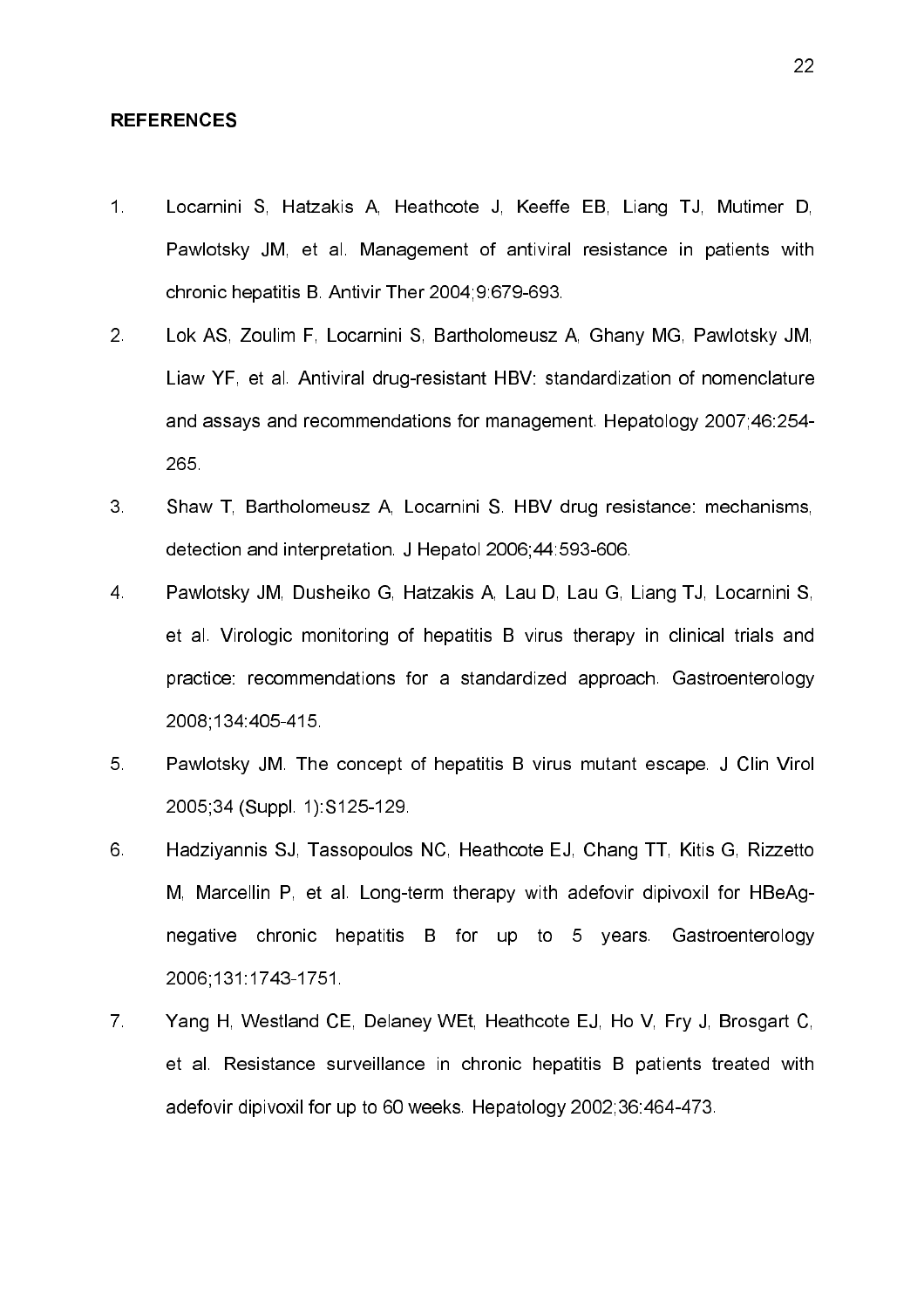- 8. Angus P, Vaughan R, Xiong S, Yang H, Delaney W, Gibbs C, Brosgart C, et al. Resistance to adefovir dipivoxil therapy associated with the selection of a novel mutation in the HBV polymerase. Gastroenterology 2003;125:292-297.
- 9. Westland CE, Yang H, Delaney WEt, Gibbs CS, Miller MD, Wulfsohn M, Fry J, et al. Week 48 resistance surveillance in two phase 3 clinical studies of adefovir dipivoxil for chronic hepatitis B. Hepatology 2003;38:96-103.
- 10. Villeneuve JP, Durantel D, Durantel S, Westland C, Xiong S, Brosgart CL, Gibbs CS, et al. Selection of a hepatitis B virus strain resistant to adefovir in a liver transplantation patient. J Hepatol 2003;39:1085-1089.
- 11. Pallier C, Castera L, Soulier A, Hezode C, Nordmann P, Dhumeaux D, Pawlotsky JM. Dynamics of hepatitis B virus resistance to lamivudine. J Virol 2006;80:643-653.
- 12. Villet S, Ollivet A, Pichoud C, Barraud L, Villeneuve JP, Trepo C, Zoulim F. Stepwise process for the development of entecavir resistance in a chronic hepatitis B virus infected patient. J Hepatol 2007;46:531-538.
- 13. Villet S, Pichoud C, Villeneuve JP, Trepo C, Zoulim F. Selection of a multiple drug-resistant hepatitis B virus strain in a liver-transplanted patient. Gastroenterology 2006;131:1253-1261.
- 14. Pichoud C, Seigneres B, Wang Z, Trepo C, Zoulim F. Transient selection of a hepatitis B virus polymerase gene mutant associated with a decreased replication capacity and famciclovir resistance. Hepatology 1999;29:230-237.
- 15. Allen MI, Deslauriers M, Andrews CW, Tipples GA, Walters KA, Tyrrell DL, Brown N, et al. Identification and characterization of mutations in hepatitis B virus resistant to lamivudine. Hepatology 1998;27:1670-1677.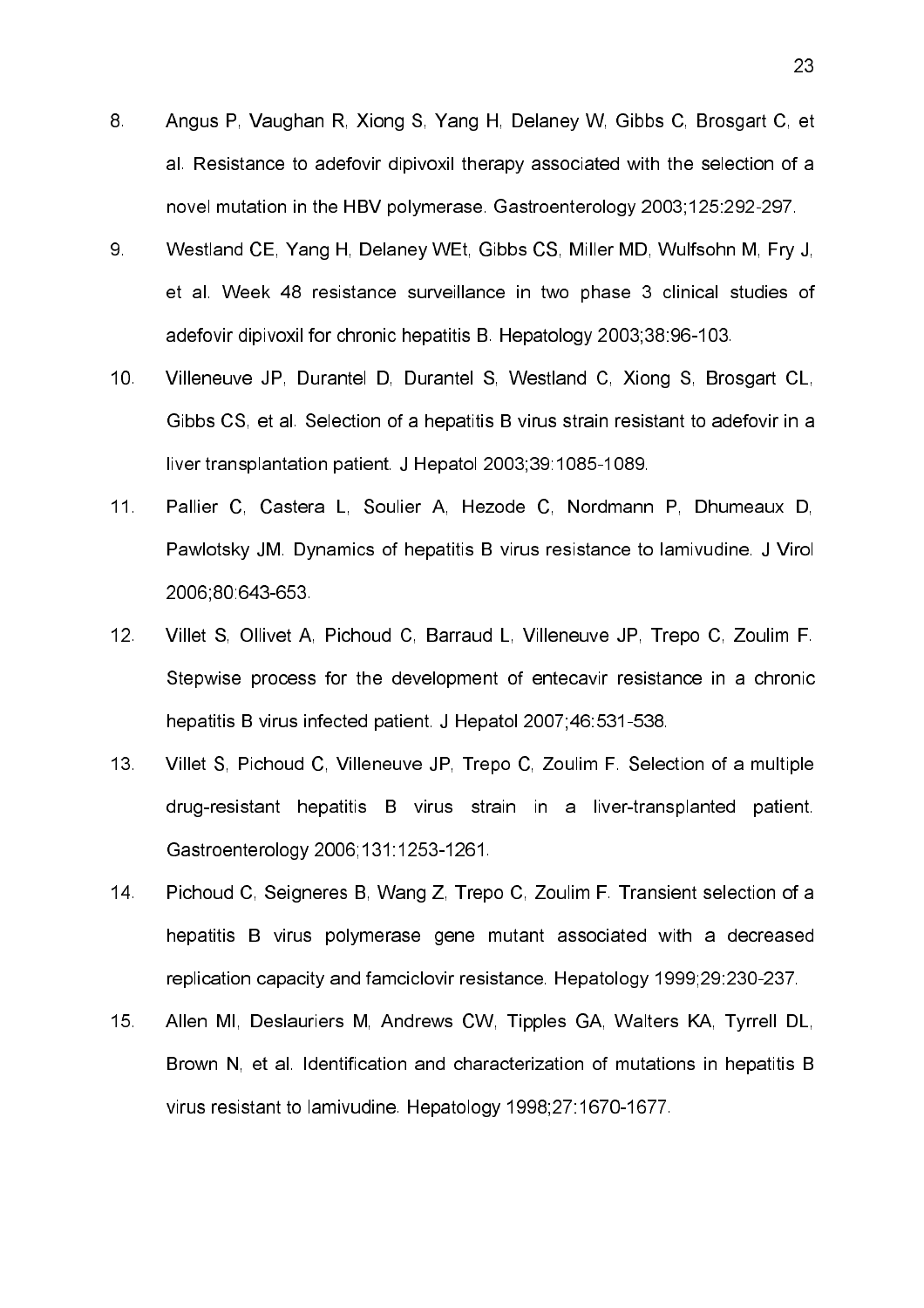- 16. Delaney WEt, Yang H, Westland CE, Das K, Arnold E, Gibbs CS, Miller MD, et al. The hepatitis B virus polymerase mutation rtV173L is selected during lamivudine therapy and enhances viral replication in vitro. J Virol 2003;77:1183311841.
- 17. Fu L, Cheng YC. Role of additional mutations outside the YMDD motif of hepatitis B virus polymerase in L(-)SddC (3TC) resistance. Biochem Pharmacol 1998;55:1567-1572.
- 18. Seigneres B, Pichoud C, Martin P, Furman P, Trepo C, Zoulim F. Inhibitory activity of dioxolane purine analogs on wild-type and lamivudine-resistant mutants of hepadnaviruses. Hepatology 2002;36:710-722.
- 19. Colonno RJ, Rose R, Baldick CJ, Levine S, Pokornowski K, Yu CF, Walsh A, et al. Entecavir resistance is rare in nucleoside naive patients with hepatitis B. Hepatology 2006 44:1656-1665.
- 20. Colonno RJ, Rose RE, Pokornowski K, Baldick CJ, Eggers B, Yu D, Cross A, et al. Four year assessment of entecavir resistance in nucleoside-naive and lamivudine refractory patients. J Hepatol 2007;46 (Suppl. 1):S294.
- 21. Tenney DJ, Levine SM, Rose RE, Walsh AW, Weinheimer SP, Discotto L, Plym M, et al. Clinical emergence of entecavir-resistant hepatitis B virus requires additional substitutions in virus already resistant to lamivudine. Antimicrob Agents Chemother 2004;48:3498-3507.
- 22. Tenney DJ, Rose RE, Baldick CJ, Levine SM, Pokornowski KA, Walsh AW, Fang J, et al. Two-year assessment of entecavir resistance in lamivudinerefractory hepatitis B virus patients reveals different clinical outcomes depending on the resistance substitutions present. Antimicrob Agents Chemother 2007;51:902-911.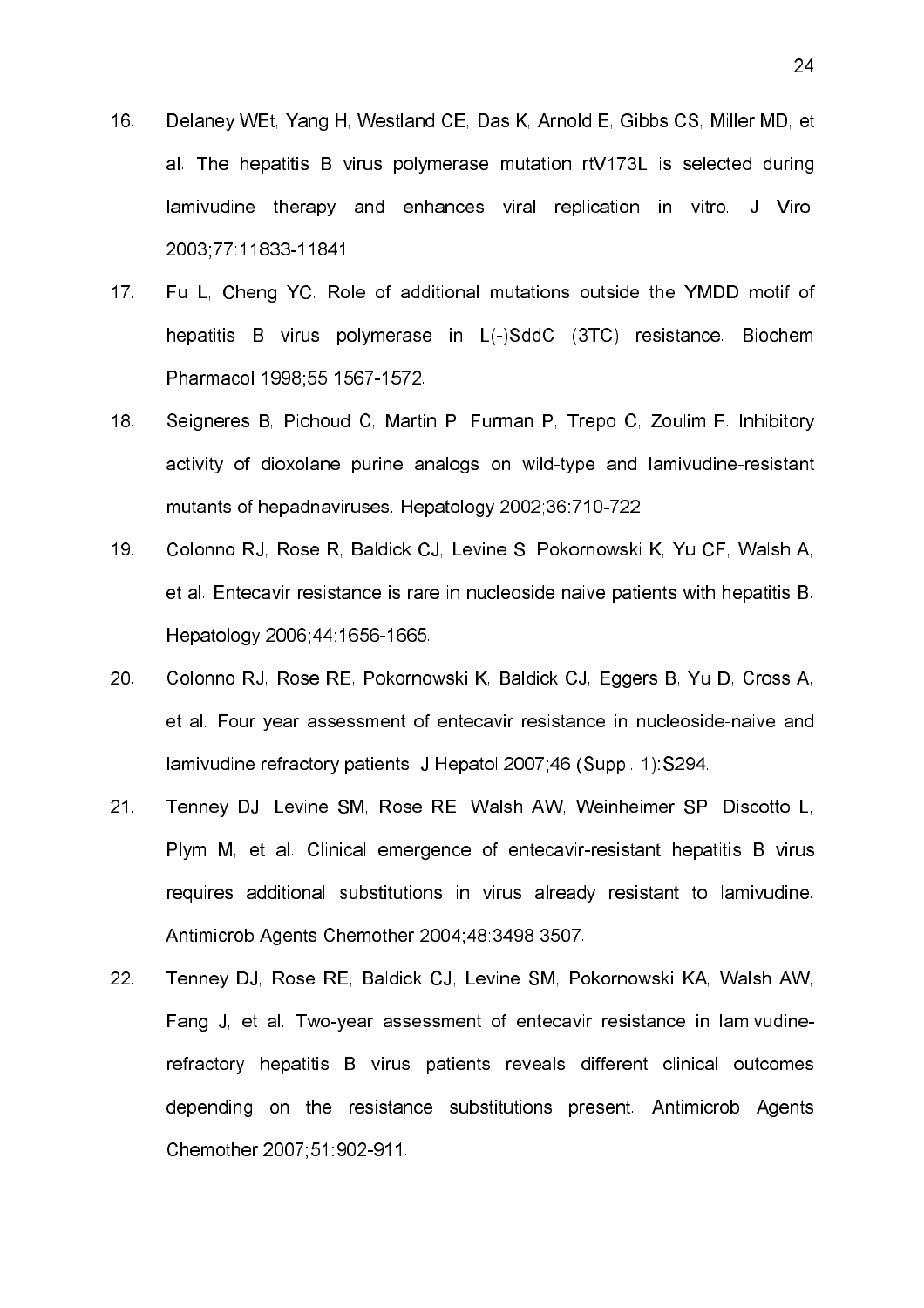- 23. Sozzi T, Edwards R, Shaw T, Xiong S, Borroto-Esoda K, Locarnini S. Antiviral crossresistance between clinically important HBV mutants: phenotypic testing using the recombinant HBV-baculovirus assay system. Global Antiviral J 2005;1 (Suppl. 2):79-80.
- 24. Brunelle MN, Jacquard AC, Pichoud C, Durantel D, Carrouee-Durantel S, Villeneuve JP, Trepo C, et al. Susceptibility to antivirals of a human HBV strain with mutations conferring resistance to both lamivudine and adefovir. Hepatology 2005;41:1391-1398.
- 25. Zhu Y, Curtis M, SnowLampart A, Yang H, Delaney W, Miller MD, Borroto Esoda K. In vitro drug susceptibility analysis of hepatitis B virus clinical quasispecies populations. J Clin Microbiol 2007;45:3335-3341.
- 26. Hezode C, Chevaliez S, Bouvier-Alias M, Roudot-Thoraval F, Brillet R, Zafrani ES, Dhumeaux D, et al. Efficacy and safety of adefovir dipivoxil 20 mg daily in HBeAg-positive patients with lamivudine-resistant hepatitis B virus and a suboptimal virological response to adefovir dipivoxil 10 mg daily. J Hepatol 2007 46 791 796.
- 27. Truong DM, Kaler G, Khandelwal A, Swaan PW, Nigam SK. Multi-level analysis of organic anion transporters 1, 3, and 6 reveals major differences in structural determinants of antiviral discrimination. J Biol Chem 2008;283:8654 8663.
- 28. Lampertico P, Vigano M, Manenti E, Iavarone M, Sablon E, Colombo M. Low resistance to adefovir combined with lamivudine: a 3-year study of 145 lamivudine-resistant hepatitis B patients. Gastroenterology 2007;133:1445-1451.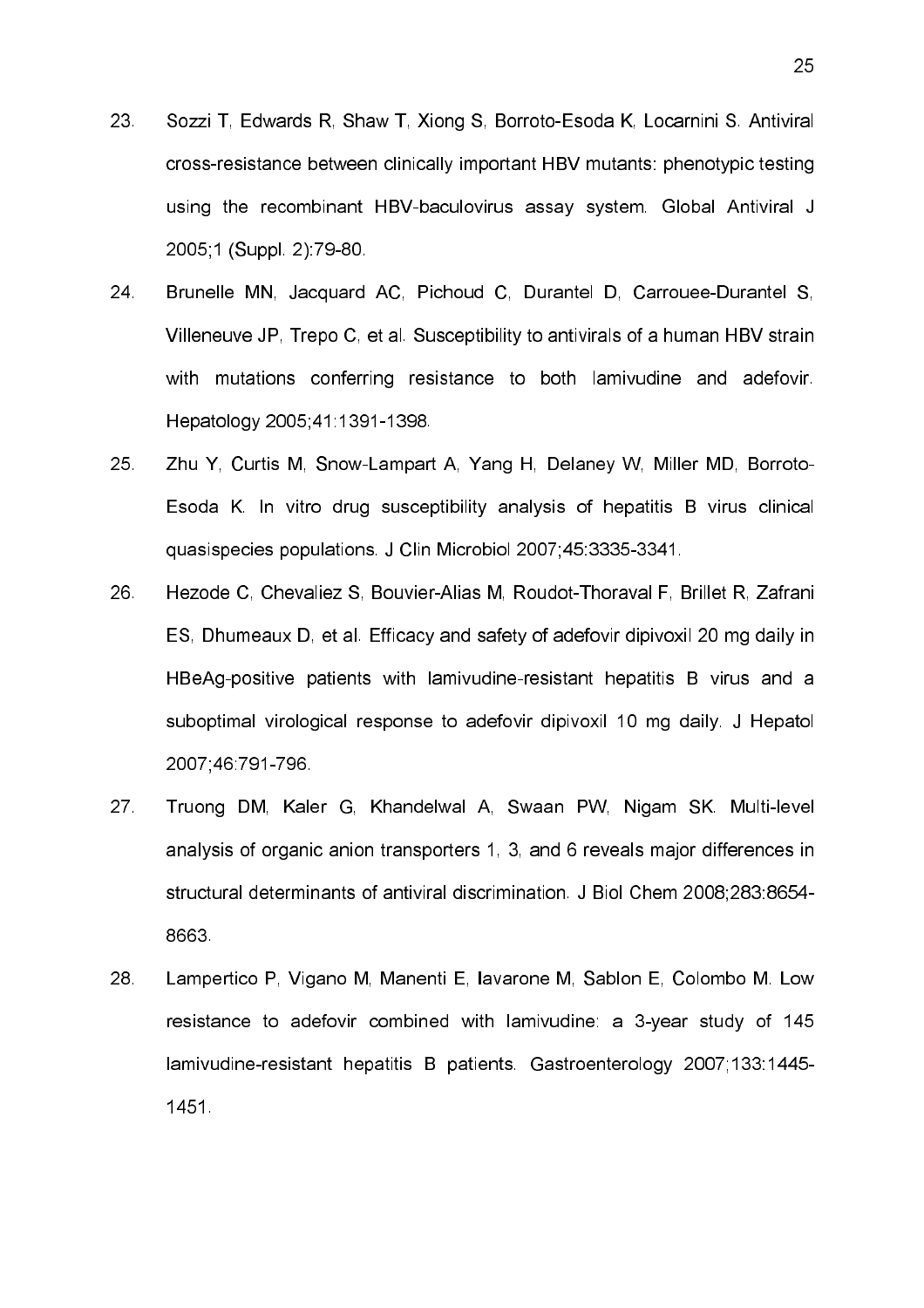- 29. Gerolami R, Bourliere M, Colson P, Halfon P, Borentain P, Henry M, Botta D, et al. Unusual selection of rtA181V HBV mutants cross-resistant to adefovir following prolonged lamivudine monotherapy: report of two cases. Antivir Ther 2006;11:1103-1106.
- 30. Karatayli E, Karayalcin S, Karaaslan H, Kayhan H, Turkyilmaz AR, Sahin F, Yurdaydin C, et al. A novel mutation pattern emerging during lamivudine treatment shows cross-resistance to adefovir dipivoxil treatment. Antivir Ther 2007;12:761768.
- 31. van Bommel F, Wunsche T, Mauss S, Reinke P, Bergk A, Schurmann D, Wiedenmann B, et al. Comparison of adefovir and tenofovir in the treatment of lamivudine-resistant hepatitis B virus infection. Hepatology 2004;40:1421-1425.
- 32. van Bommel F, Zollner B, Sarrazin C, Spengler U, Huppe D, Moller B, Feucht HH, et al. Tenofovir for patients with lamivudine-resistant hepatitis B virus (HBV) infection and high HBV DNA level during adefovir therapy. Hepatology 2006 44:318-325
- 33. Qi X, Xiong S, Yang H, Miller M, Delaney WEt. In vitro susceptibility of adefovir-associated hepatitis B virus polymerase mutations to other antiviral agents. Antivir Ther 2007;12:355-362.
- 34. Villet S, Pichoud C, Billioud G, Barraud L, Durantel S, Trepo C, Zoulim F. Impact of hepatitis B virus rtA181V/T mutants on hepatitis B treatment failure. J Hepatol 2008; 48:747-755.
- 35. Tan J, Degertekin B, Wong SN, Husain M, Oberhelman K, Lok AS. Tenofovir monotherapy is effective in hepatitis B patients with antiviral treatment failure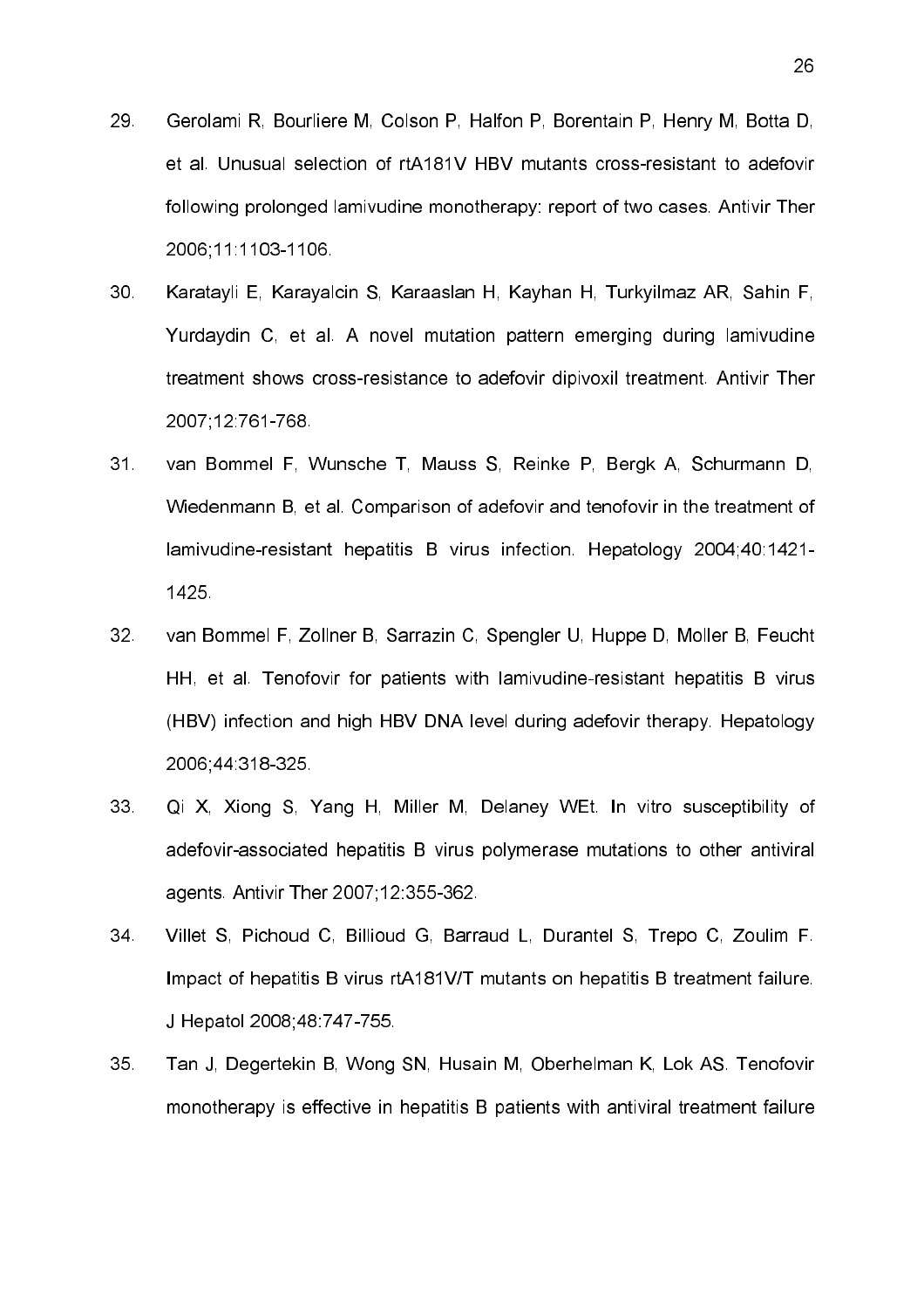to adefovir in the absence of adefovir-resistant mutations. J Hepatol 2008;48:391-398.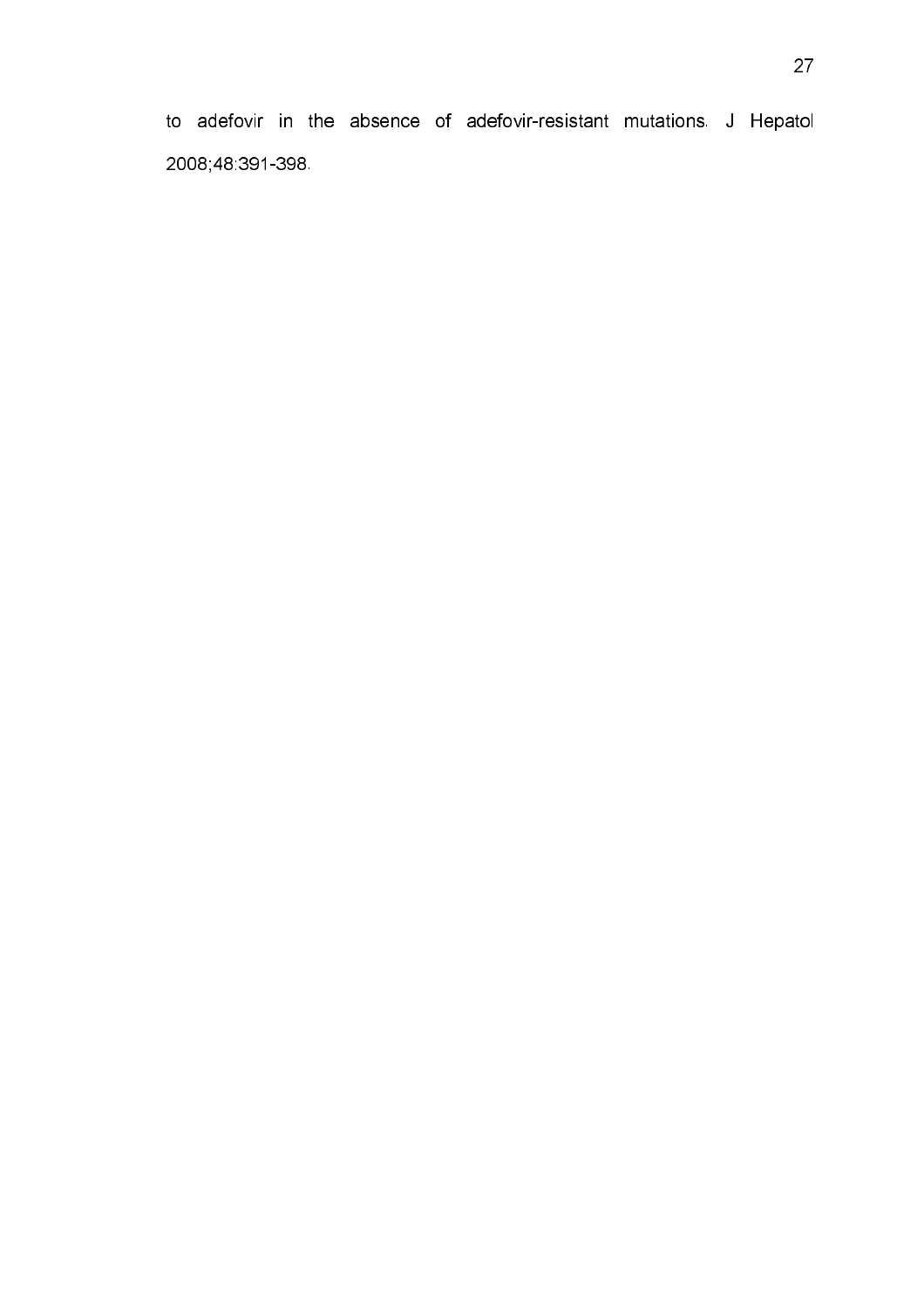# FIGURE LEGENDS

Figure 1. Dynamics of serum HBV DNA levels (gray area), serum aminotransferase activities (gray line), adefovir-sensitive (black bars) and adefovir-resistant (white bars) HBV viral populations during adefovir (ADV) and eventually adefovir plus lamivudine (ADV + LAM) therapy in the patients with response pattern 1 (initial virological response with secondary treatment failure : patients A [Figure 1A], B [Figure 1B] and C [Figure 1C]), response pattern 2 (suboptimal virological response followed by a gradual re-increase in viral replication : patients D [Figure 1D] and E [Figure 1E]), response pattern 3 (sustained antiviral response throughout followup : patient F [Figure 1F]) and a mixed response pattern (patient G [Figure 1G]).

Figure 2. Dynamics of HBV variant populations during adefovir (ADV) and eventually adefovir plus lamivudine (ADV + LAM) therapy in the patients with response pattern 1 (initial virological response with secondary treatment failure : patients A [Figure 2A], B [Figure 2B] and C [Figure 2C]), response pattern 2 (suboptimal virological response followed by a gradual re-increase in viral replication : patients D [Figure 2D] and E [Figure 2E]), response pattern 3 (sustained antiviral response throughout follow-up : patient F [Figure 2F]) and a mixed response pattern (patient G [Figure 2G]). The proportion of wild-type, adefovir-sensitive HBV variants at the different time points is represented by white bars. The proportions of HBV variants bearing the rtA181V substitution, the rtA181T substitution, the rtN236T substitution, both rtA181V and rtN236T substitutions, and both rtA181T and rt N236T substitutions, respectively, are represented by red, orange, green, light blue and dark blue, respectively. HBV DNA levels are represented by the gray area and ALT levels by the gray line.